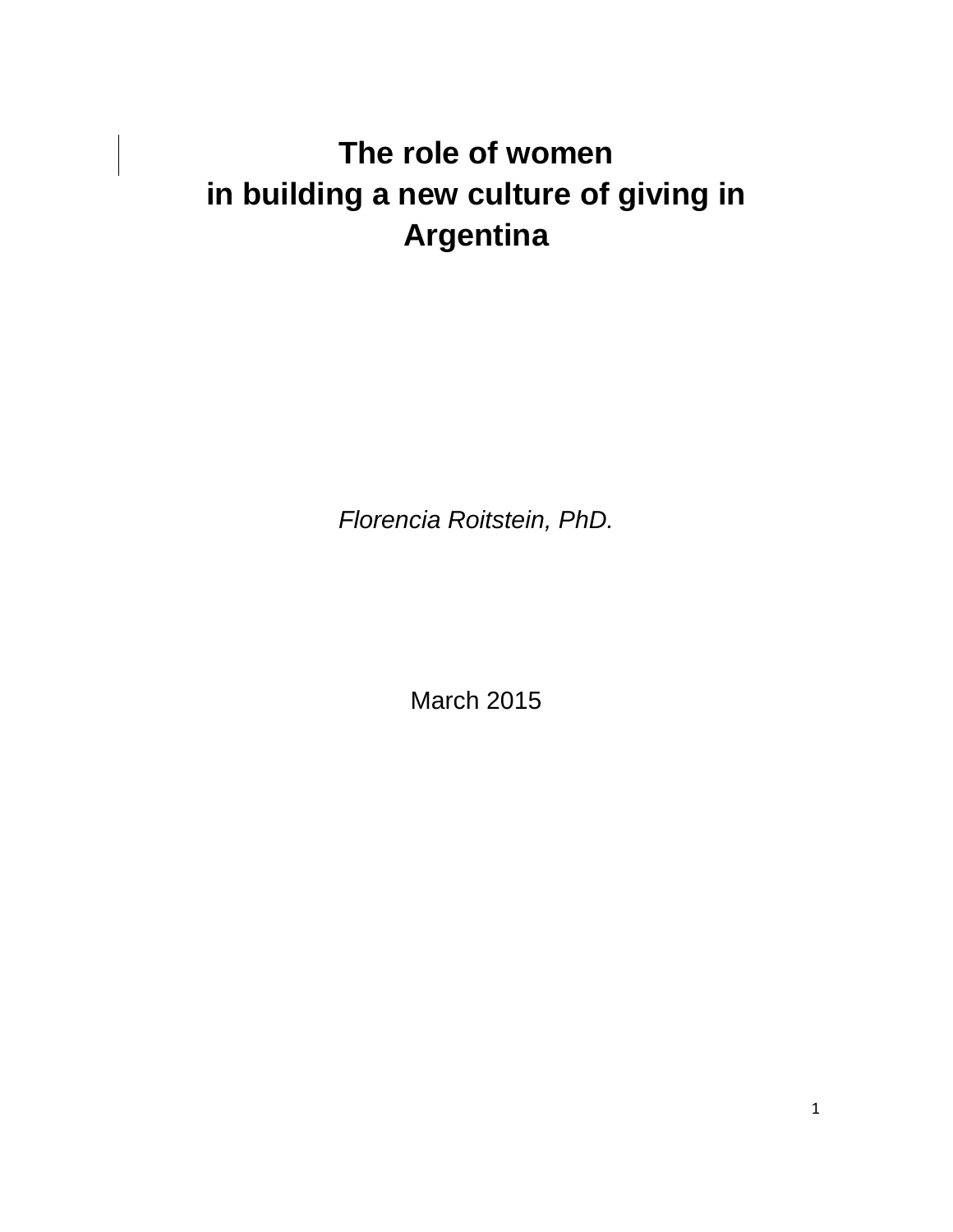*\* Co-founder and Director of Program ELLAS- Women and Philanthropy at CEDES (Center for the Study of State and Society), Buenos Aires, Argentina*

*\*\* Professor at Universidad de San Andres, Buenos Aires, Argentina*

*\*\*\* Senior International Fellow, The Center on Philanthropy and Civil Society, the Graduate School and University Center, City University of New York, U.S.A*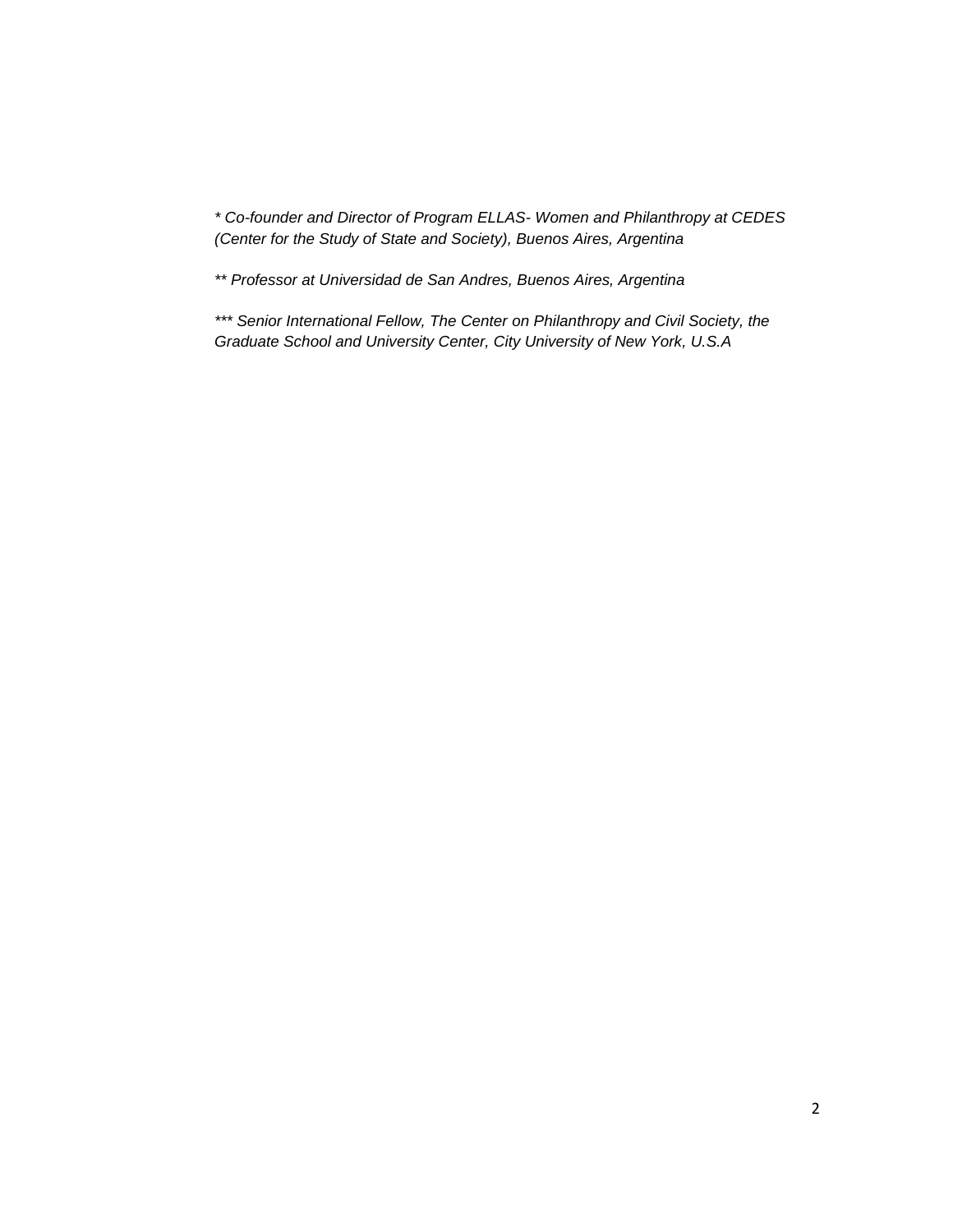# **ACKNOWLEDGEMENTS**

I would like to thank the opportunity given by the International Fellows Program of the Center for Philanthropy and Civil Society, the Graduate Center, City University of New York for providing me the learning environment to reflect and write this paper.

Special thanks to my dear colleague fellows Joanna Catherine Fultz, Bernie Dolley, Rita Thapa, Trang Kelly and Inna Starchikova for the rich and challenging discussions we held.

A very special gratitude to my partner at the ELLAS project, Andrés Thompson, for his encouragement, support and provocative thinking.

As usual, none of them are to be held responsible for the contents of this paper.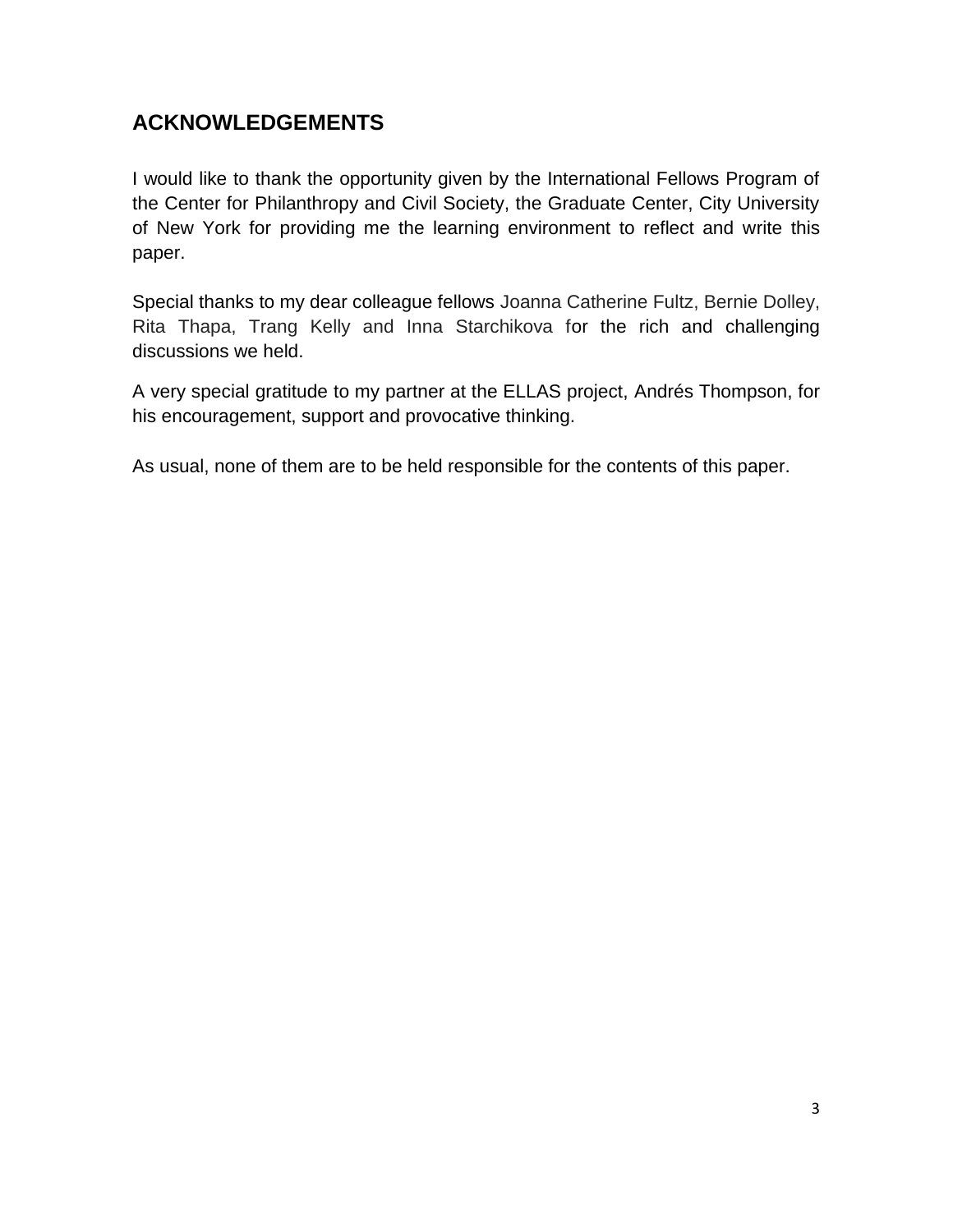# **1. Introduction and background**

It is well known by now that vibrant and strong civil societies are a key pillar of a democratic and open society. But what has not been said clearly is that the degree of development and strength of civil society depends to a large extent on the local culture and traditions of philanthropy; more neglected even is the fact that local philanthropy often relies mainly on women´s leadership and power.

Argentina—the geographic focus of this paper—is now ending its third decade of restoration of a political democracy. During these thirty years, the country has changed substantially witnessing a shift between the state and the market as the drivers of development. After a first short period of ebullition, civil society has not developed and grown enough to act as a force that can counterbalance the power of government and businesses to influence about the path of social and economic development. While civil society played a key role in advancing human rights issues during the transition from authoritarianism to democracy owing to international funding and cooperation, it has been losing terrain in recent years due to multiple factors. Among those factors are the weak professionalization of the sector, the increasing limitations to its operations imposed by governmental regulations and the scarcity of funding due to the weakness of local philanthropy. A recent global report on giving (World Giving Index 2013, Charities Aid Foundation, London) shows that only 20 percent of Argentineans give to nonprofit organizations and only 17 percent of Argentineans volunteer.

Our working hypothesis is that such increasing weakness of civil society organizations (CSOs) stems from the absence of relevant efforts to reshape and build a new culture of philanthropy led by women in the region. Although the incorporation of new technologies in the nonprofit sector have allowed for the development of new resources and tools such as crowd funding or e-campaigns, these are far from shaping a new democratic and participative philanthropic culture. Clicking a computer from your couch, even though very relevant to transfer resources from individuals to collective causes, is not enough to build a new spirit of social responsibility, ownership, participation, generosity, compassion, altruism and sense of community.

By exploring this topic, we would like to confront and challenge the conventional wisdom in Argentinean society (and in so many others countries in the global South) that: a) philanthropy is only a matter of the rich giving to the poor; b) philanthropy is elitist; c) philanthropy is almost exclusively about money; d)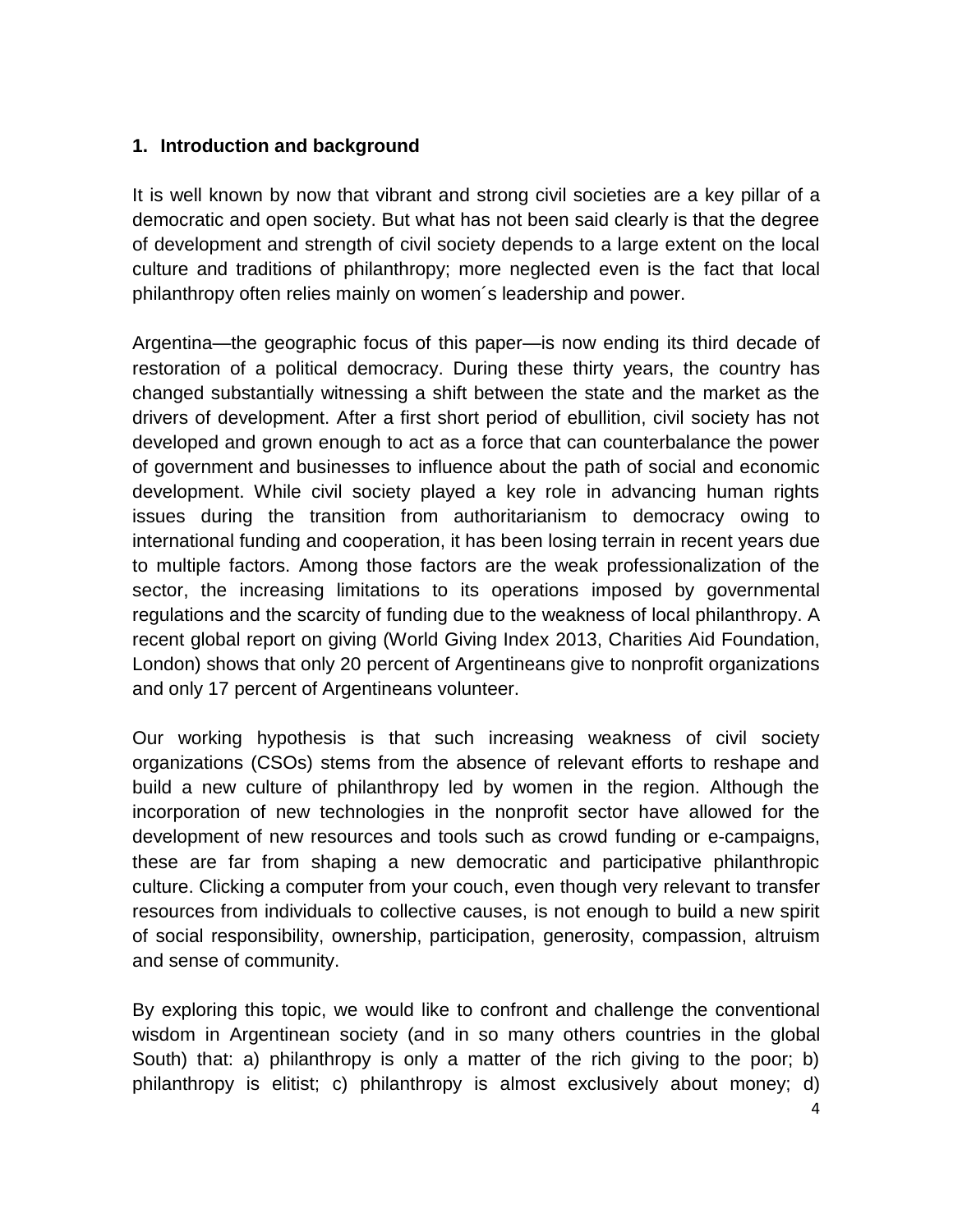philanthropy is a foreign concept; e) philanthropy is paternalistic and irrelevant for social transformation and, f) the role of women in philanthropy is about using their husband´s money for charity work.

Why philanthropy? Because for many (historical, religious, political, humanitarian) reasons philanthropy provides the heart and soul of associational life/activity expressed in simple terms in the donation of time, money and knowledge- and therefore of civil society organizations. In a democratic and open society, philanthropy can be a field for social innovation, experimentation and progress. Philanthropy is not just about the giving by the wealthy but offers the space where everyone can contribute to the progress of society.<sup>1</sup>

Why women? Because even before the building of the nation state in Argentina, women have played a leading role in the protection of the poorest groups, in building institutions of social assistance and in shaping public social policies. If these are not sufficient reasons, women today have more control not just of their own assets but also of the household finances; they are closer to the community needs and problems and, globally, they are the ones that give more (World Giving Index 2013). Besides, there is some evidence that women give differently than men. As Debra J. Mesch, director of the Women's [Philanthropic](http://www.philanthropy.iupui.edu/womens-philanthropy-institute) Studies at the Center on Philanthropy at Indiana University and author of several studies on the role of gender in philanthropy, argues, research has found that "women tend to score higher on empathy and caring than men, factors that affect giving to charity. Similarly, women have been shown to be more altruistic than men, and their giving is frequently motivated by the desire to make a difference in peoples' lives."<sup>2</sup>

Based on the assumptions mentioned above, the aims of this paper are:

 To review and highlight the many global innovative contributions to social development of women as philanthropists, in particular of women´s giving circles;

 $\overline{a}$  $1$  The wide variety of philanthropic traditions and practices around the world is well covered in Ilchamn, W.F., Kats, S. and Queen II, E., Philanthropy in the World´s traditions, Indiana University Press 1998. In particular see Thompson, A. and Landim, L. "Civil society and philanthropy: from religious charity to the search of citizenship", p.355.

 $<sup>2</sup>$  Mesch, 2009</sup>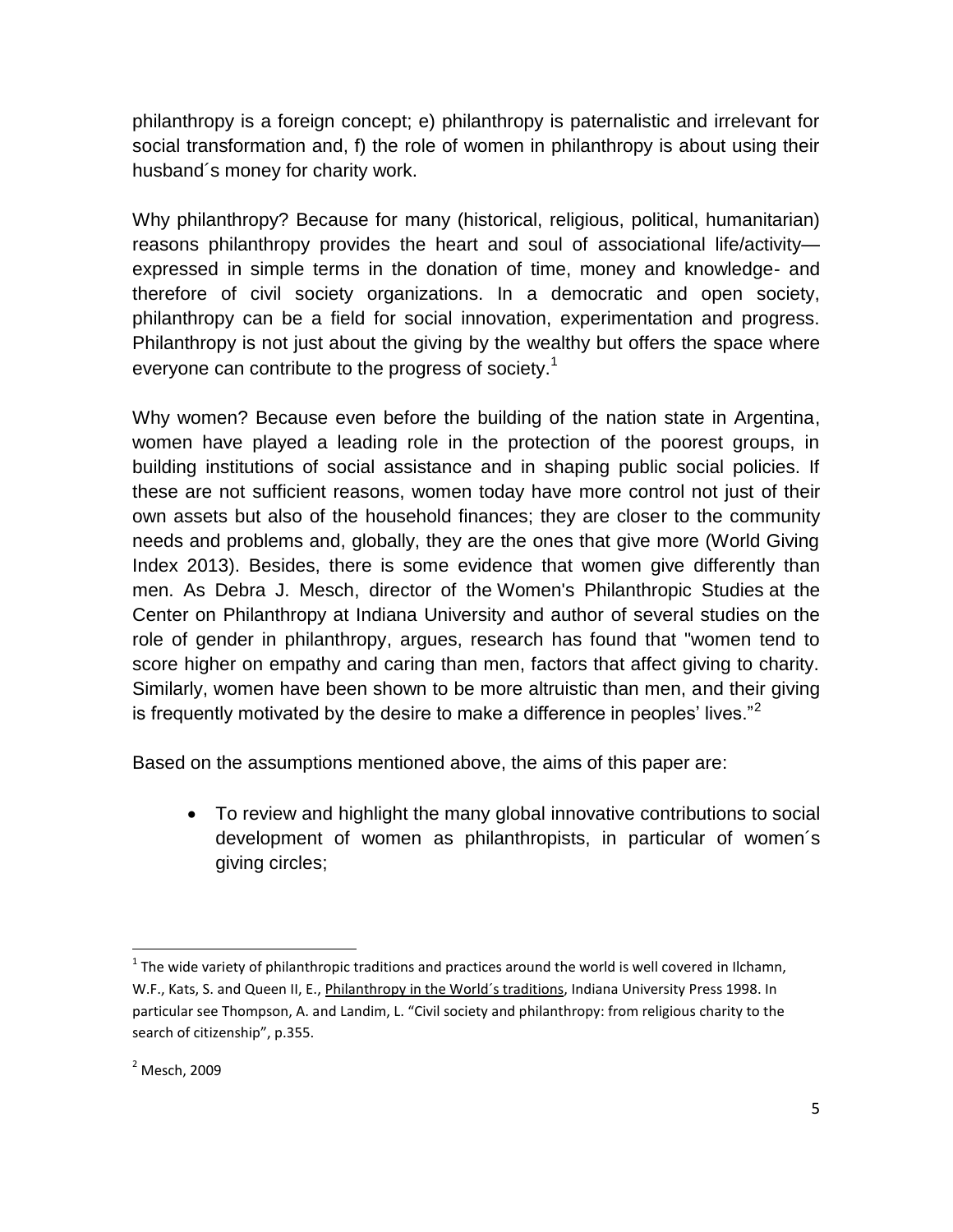Explore the viability and appropriateness of such innovations vis a vis how they could be applied to the different and complex contexts of Latin America—Argentina in particular—so as to strengthen the participation of women in philanthropy in terms of more inclusiveness of generations and social sectors $^3$ .

# **2. Methodology**

 $\overline{a}$ 

The research design for the current study uses a qualitative framework comparing several types of giving circles. A qualitative design was appropriated since this study explores a new area and seeks to understand processes, outcomes and the value of adaptation to new contexts. Primary data was gathered from a selected sample of giving circle members and staff. The contact information for giving circles was obtained from the New Ventures in Philanthropy as well as from the advice provided by the Center for the Study of Philanthropy and Civil Society at CUNY. Primary data was also gathered through semi structured personal meetings and conversations by telephone and Skype.. Secondary data was collected from several published case studies and from news articles, Web sites, and other documents about giving circles gathered from Google searches. Validation of data was achieved by comparing interview findings with each other and with other studies and documentation. Analysis validation was sought through presentations and discussions of emerging conclusions with colleagues in Paris, Argentina and New York City during the period of the fellowship.

# **3. Women´s innovations in global philanthropy: Giving Circles**

Global philanthropy has been changing dramatically during the last decade. Some of the main features of this change are:

 The emergence of new players like: global millonaires and billonaires, investment companies, banks, new generations, racial and ethnic minorities, and sports and show business celebrities;

 $3$  The ELLAS program on Women and Philanthropy adopts four different perspectives: 1) women as philanthropists; 2) women as professionals in philanthropy; 3) women as the focus of philanthropy and, 4) women as beneficiaries of philanthropy. In this paper we are concentrating on women as philanthropists in particular.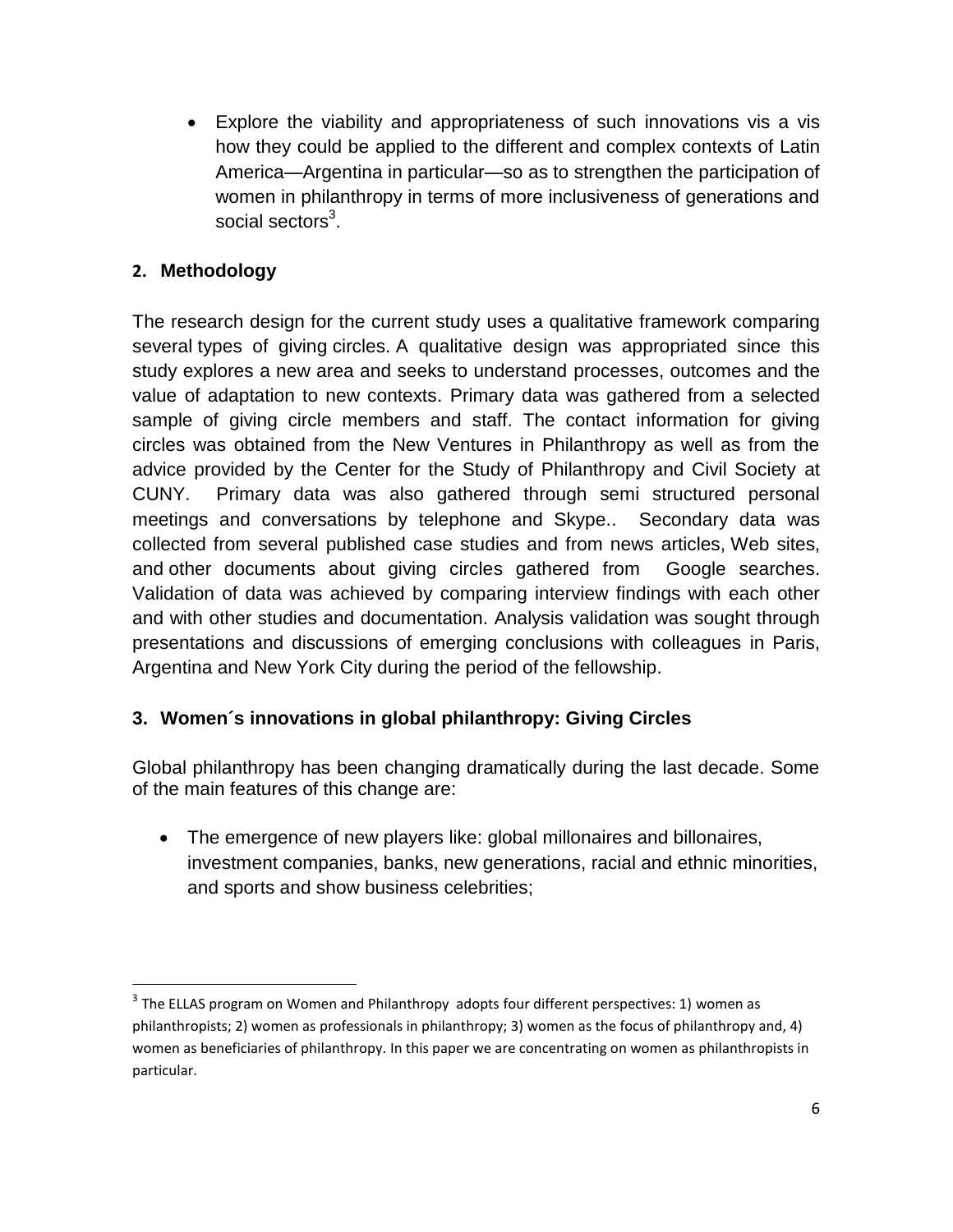- New technologies being applied to the field like: big data, smartphones, crowfunding, online giving platforms, online portals with information on funding flows; and
- New institutional forms that foster collaboration among actors, social enterprises, specific funds focused on single issues (e.g. environment, media and journalism, human rights, women, etc.)

Among all those changes, one of the most important for us is the increasing and evolving role of women in philanthropy. In January 2014, the Web site **Inside Philanthropy** published an article titled, ["Meet the 15 Most Powerful Women in](http://www.insidephilanthropy.com/home/2014/2/25/meet-the-15-most-powerful-women-in-us-philanthropy.html)  U.S. [Philanthropy"](http://www.insidephilanthropy.com/home/2014/2/25/meet-the-15-most-powerful-women-in-us-philanthropy.html) by David Callahan. The article opened by stating:

Women are a fast-rising force in philanthropy. More women are making their own fortunes than ever before and women are also exercising growing leadership in family philanthropy, shaping how wealth made by spouses or earlier generations is given away. Women are also emerging as the top networkers and catalysts in modern philanthropy, bringing people together to mobilize huge resources for different causes.

Too often, though, the quiet power of women philanthropic leaders is overlooked. Again and again, famous rich men are afforded the lion's share of the credit for big gifts or initiatives actually masterminded by their wives or daughters. Meanwhile, some of the most influential networkers in philanthropy operate well outside the limelight. That has to change not just because it's unfair, but because to understand today's big philanthropy, you need to know the women who are so often behind the new mega giving<sup>4</sup>.

The growth in women's philanthropy is a key trend in 21st century philanthropy. As women create and control a growing share of wealth, their presence and influence in philanthropy is becoming more evident and powerful.

Women have always contributed time and talent to their communities. For instance, the giving circle movement in the U.S. grew in part at the end of the 20th century because women had capacity as never before. This expanded capacity arose because of women's increased income, education, and inheritance from

<sup>4</sup> [http://www.insidephilanthropy.com/home/2014/2/25/meet-the-15-most-powerful-women-in-us](http://www.insidephilanthropy.com/home/2014/2/25/meet-the-15-most-powerful-women-in-us-philanthropy.html)[philanthropy.html](http://www.insidephilanthropy.com/home/2014/2/25/meet-the-15-most-powerful-women-in-us-philanthropy.html)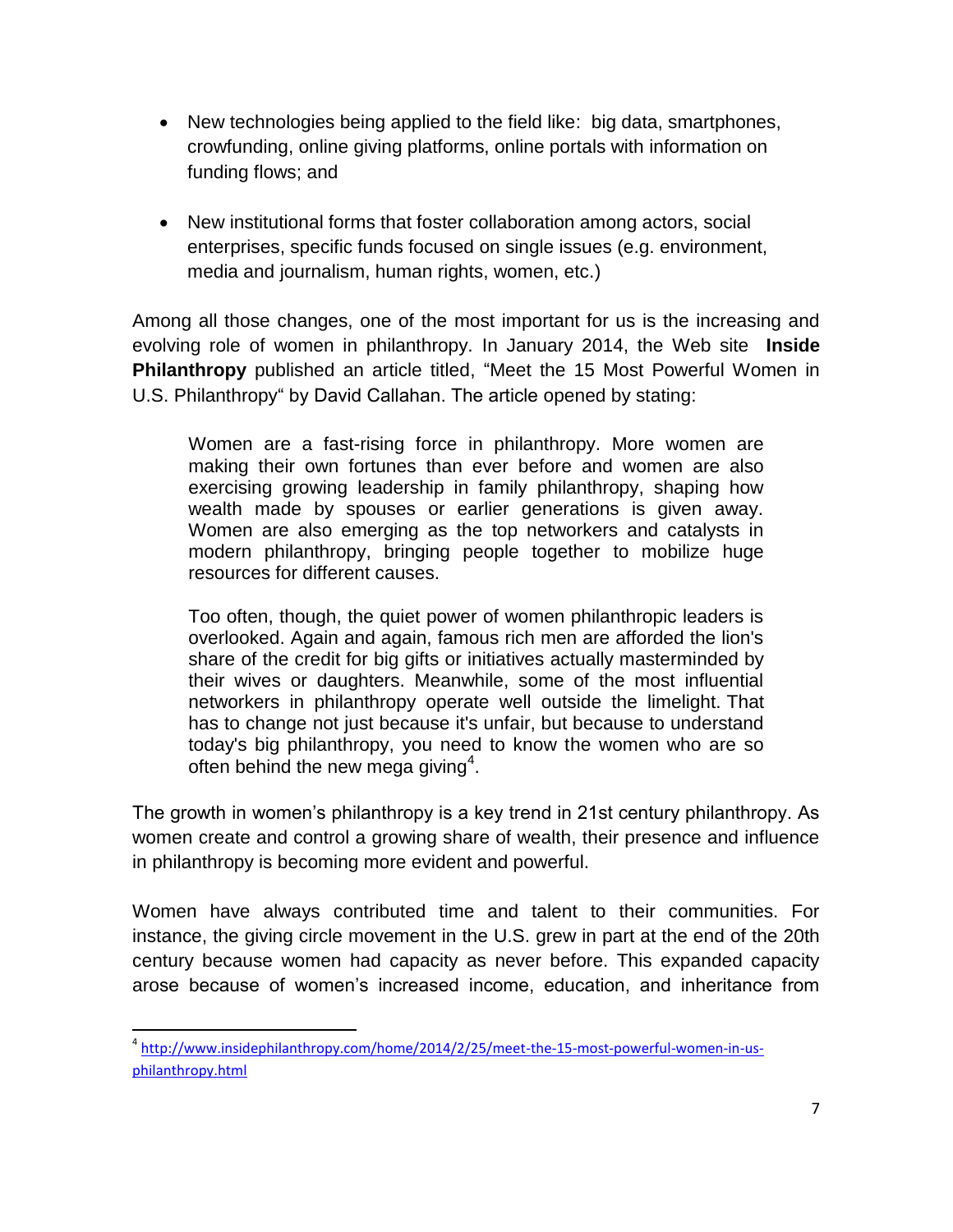families and marriages. Perhaps most significant, women had gained control of their finances—of their wealth and consequently of their philanthropy. Women began to appreciate how they could make the world a better place through their giving. Women's philanthropic potential, has created an unparalleled capacity to give.

One feature of this new women's philanthropic landscape is the proliferation of women's networks. In some cases, institutions create specific initiatives to engage female donors. In other situations, women themselves create a network to engage other women. In doing so, they have created a "women's movement", and not another philanthropic organization only. Angela Eikenberry, Professor at the University of Nebraska at Omaha, suggests that these women's giving networks are the "democratization" of the traditional philanthropy and a means to engage new and diverse audiences and generations in giving, all of whom work towards similar goal: improving their communities.

This process of democratization of philanthropy demanded more leadership and engagement opportunities for women than in more traditional philanthropic settings, and may have had better impacts on the communities in which they are donating. To achieve the current level of development of the women´s philanthropic movement, several initiatives, organizations, leaders and knowledge needed to emerge. The present landscape is rich in women´s foundations, women researching on women´s philanthropy in academia, women's philanthropy institutes, networks of women donors, women's funds and women's giving circles.<sup>5</sup>

The growth in visibility of women´s philanthropy responds in part to the fact that women control more of the financial pie than ever before. (They control more than half of private wealth in the U.S.) and their wealth tends to rise. However, Kathleen D. McCarthy has documented the pivotal role played by women philanthropists throughout the history of the United States. She points out that long before they had the right to vote, women were involved in a variety of reform movements from moral reform to abolitionism to suffrage—designed to effect fundamental changes in American society and American government. In addition, American women of all racial and ethnic backgrounds have long been engaged in issues of

<sup>&</sup>lt;sup>5</sup> Although dated in 2006 we recommend the readings of Eikenberry, Angela "Giving Circles: emerging grassroots philanthropy" in Nonprofit and Voluntary Sector Quarterly, vol 35, nr 3, September 2006, and of Mesch, Debra, Women and philanthropy: a liiterature review, Working papers, Indiana University, Lilly Family School of Philanthropy, 2009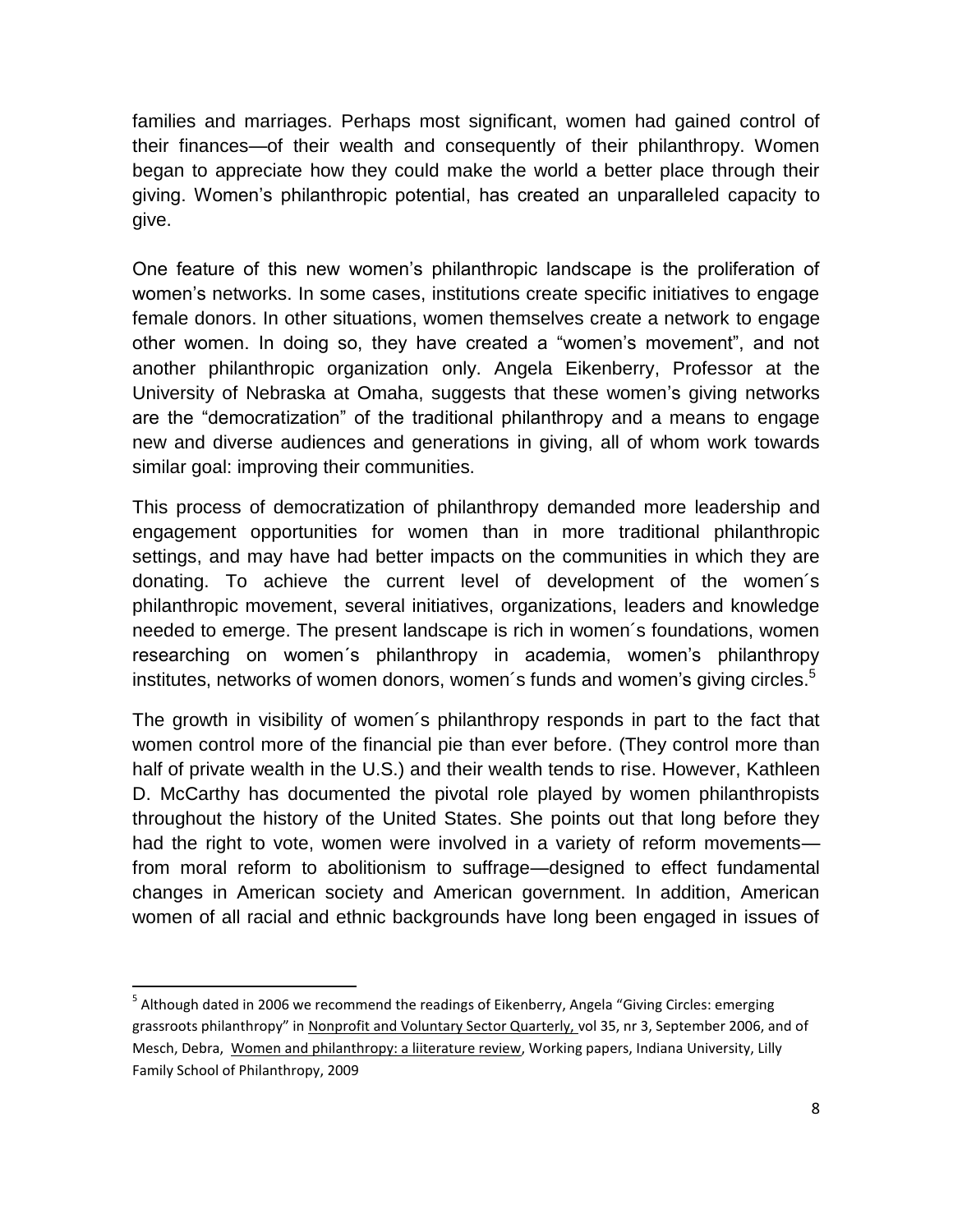public interest and, in particular, have done socially minded work at the grassroots level to ensure community survival and success<sup>6</sup>.

As more women give, they are likely to change not only what is funded,<sup>7</sup> but how they raise money because female philanthropists often prefer to raise money in a group. This is perhaps the main reason why the most innovative funding mechanism that has emerged within this new environment was named the "giving circle".  $8$  A giving circle has been described as a cross between a book club and an investment group and entails individuals "pooling their resources in support of organizations of mutual interest".<sup>9</sup> More than this, giving circles include social, educational, and engagement components that seem to connect participants to communities, perhaps to a greater degree than other forms of philanthropy.

However, whether the giving circles in the U.S. are "new" or "innovative" or just resurgence of old forms of collective philanthropy is a matter of discussion. For instance, Tracey Webb in an article in Black Enterprise states: "Did you know that black philanthropy has roots in the 19th century? As Harriet Tubman led thousands of slaves to freedom in the Underground Railroad, her success was largely due to black charitable giving. Volunteers, mutual aid societies, Quakers and other groups joined together to donate money, shelter, food, and supplies along the way to ensure a successful operation that spanned a decade. This form of collective philanthropy still exists in the form of a growing trend, called giving circles. A **[giving](http://www.givingforum.org/s_forum/bin.asp?CID=611&DID=25089&DOC=FILE.PDF) circle** is a philanthropic vehicle in which individual donors pool their money and other resources and decide together where to give them away. Just as Tubman was a leader in spurring charitable giving then, philanthropist Darryl Lester is leading the charge in today's African American giving circle movement.

"Giving circles are a resurgence of an old tradition of generosity and caring that is making an impact all across the country," says Lester, president of [HindSight](http://www.hindsightconsulting.org/)

 $\overline{a}$ **<sup>6</sup>** Mc Carthy, Kathleen, [American Creed: Philanthropy and the Rise of Civil Society, 1700-1865,](http://www.amazon.com/American-Creed-Philanthropy-Society-1700-1865/dp/0226562018/ref=la_B001HNURQQ_1_3?s=books&ie=UTF8&qid=1427387888&sr=1-3) University of Chicago Press, 2003.

 $^7$  For example, the Global Fund for Women, unlike most grant-givers, accepts handwritten proposals of any length and in any language, and is unusually open to grants for general purposes rather than specific projects. It also funds meetings to create networks of women activists.

 $^8$  10 Innovations in global philanthropy. Concepts worth spreading in the UK. Plum Lomax and Rachel Wharton, October 2014, NPC (New Philanthropy Capital).

<sup>&</sup>lt;sup>9</sup> Schweitzer, C. "Building on new foundations", Association Management, October 2000, p. 32.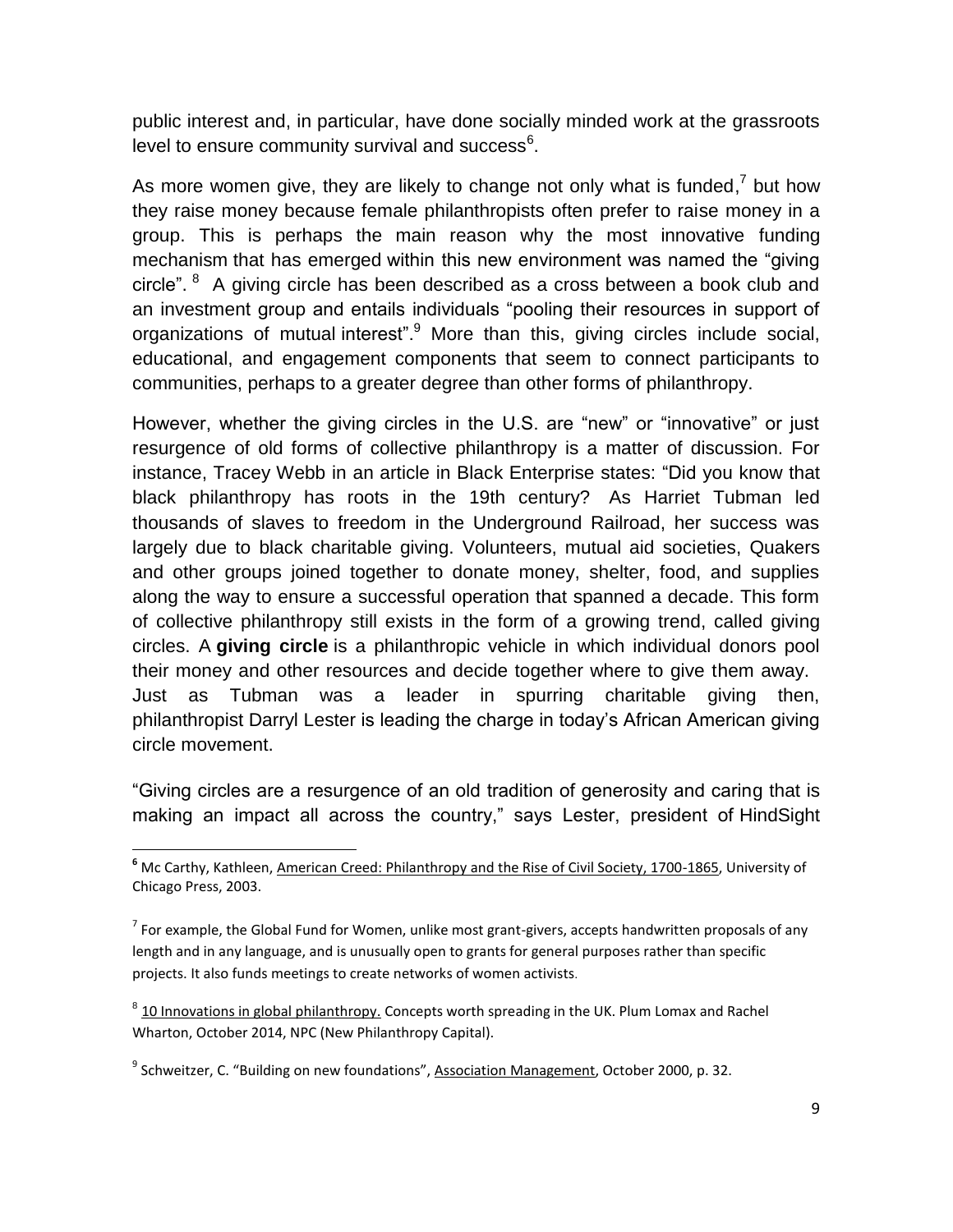Consulting, Inc.**,** a research and development company that designs tools and services for institutions and communities. "They provide an opportunity for individuals to join others through collective charitable giving. There is something exciting about people pooling their resources and making joint decisions on how to give grants to improve life in their community."<sup>10</sup>

Eikenberry (2009) has identified three major types of giving circles in the USA. These include small groups, loose networks, and formal organizations. Small groups consist of a small number of people who tend to pool funds in equal amounts ranging from \$50 to \$5,000, though there are several small groups where the amount paid into the fund is left to the personal decision. In giving circles, which are generally groups with limited membership it is typical for everyone to be involved in agenda setting, discussion, and decision making, and leadership is often shared. The two major foci of small-group giving circles are social and educational activities. The social aspect is emphasized through informal group interaction and discussions. The educational aspect is relatively informal, taking place through the grant-making process, site visits, meetings with nonprofit staff, and information sharing among group members. Through this in-depth participation, members are generally thoughtful, focused, and strategic in their giving inside the giving circle. This is the case primarily because the members begin to see their giving in the context of issues and real needs in the community in which they want to have some impact, and their donations are more targeted.

Professor Angela Eikenberry, and consultant Jessica Bearman collaborated on a report, "The Impact of Giving Together". They found that when women participate in giving circles they give more than when not in a circle, give more strategically, and are more knowledgeable about their community. By their nature, giving circles seem to allow everyone a place at the philanthropic table<sup>11</sup>.

# **4. Women and philanthropy in Argentina**

 $\overline{a}$ 

# a. A brief overview of the state of philanthropy

**<sup>10</sup>** Nonprofit Insider: How to Start a Giving Circle. [http://www.blackenterprise.com/small](http://www.blackenterprise.com/small-business/nonprofit-insider-how-to-start-a-giving-circle/)[business/nonprofit-insider-how-to-start-a-giving-circle/](http://www.blackenterprise.com/small-business/nonprofit-insider-how-to-start-a-giving-circle/) . On this topic see also Giving Together: a national scan of giving circles and shared giving, Forum of Regional Associations of Grantmakers, 2005, p.18-21

 $11$  For the methodology used to come to this conclusions view full report.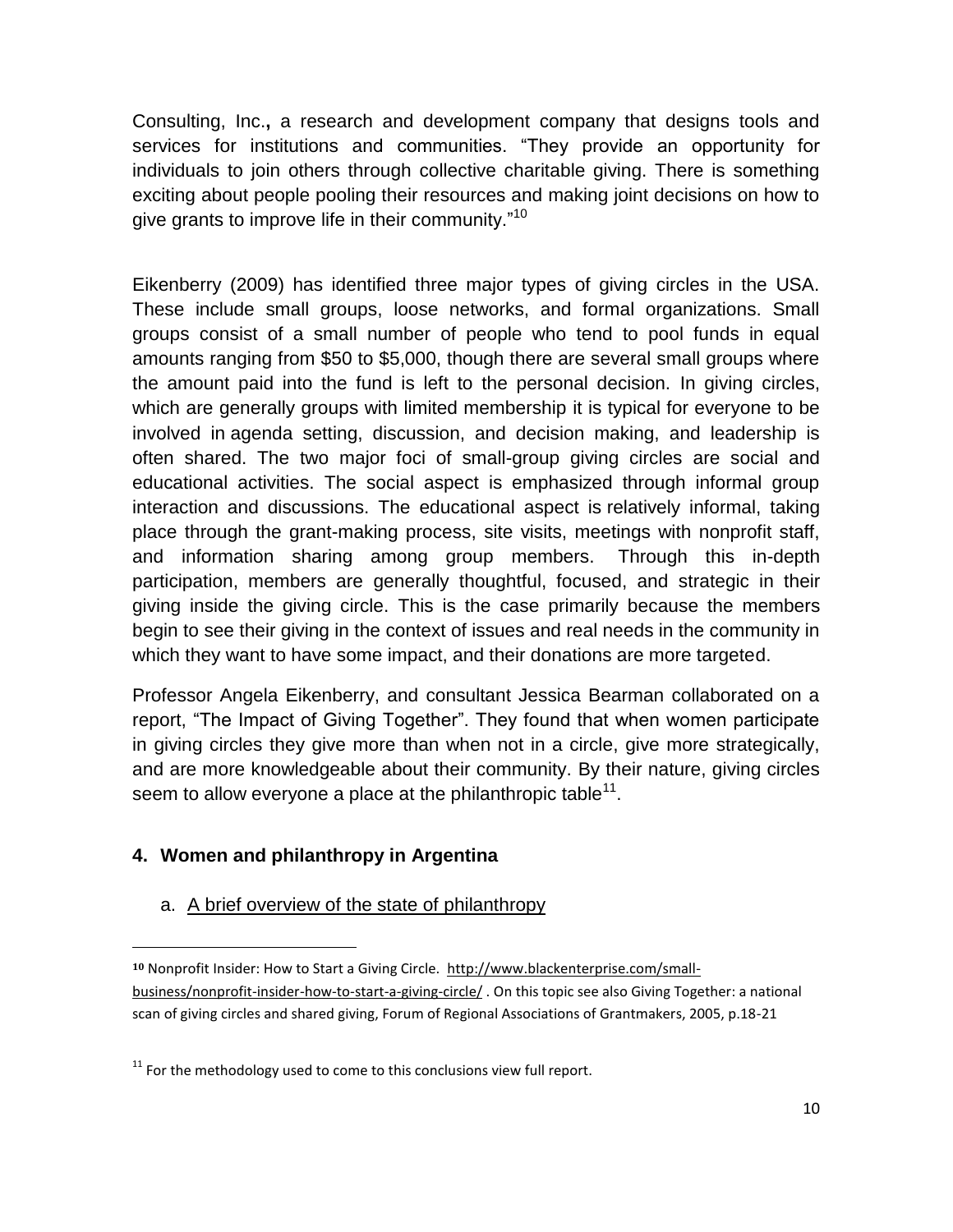Argentina is a country that during the last decade has had severe problems in building and publicly disseminating consistent data in various fields. Evidently, this applies also to philanthropy and nonprofit organizations. The few efforts in this field have been produced by the nonprofit sector in a scattered way or by foreign organizations. One clear example is about giving where the only updated source is the World Giving Index (WGI)<sup>12</sup>. In the WGI Argentina ranks very low globally (77th among 135 countries) and, even more relevant, low within the Latin American context (16th among 18 countries). As Chart 1 reflects, only 20 percent of the population gives to causes or nonprofit organizations. This figure contrasts with Argentina´s wealth where it ranks among the top five Latin American countries in terms of its GDP (Gross Domestic Product) according to the International Monetary Fund. Several "poorer" countries give much more in relation to percentage of the total population, such as Haiti  $(3^{rd})$  or Guatemala  $(7^{th})$  These figures question the idea that the level of wealth of a country has a direct relationship to the level of giving. In this sense, the scope of a culture of giving seems to be more related to other drivers than wealth.

# Chart 1 Percentage of total population who give to nonprofit organizations and causes by country in Latin America



World Giving Index 2013, CAF

<sup>&</sup>lt;sup>12</sup> World Giving Index, Charities Aid Foundation, London, 2013.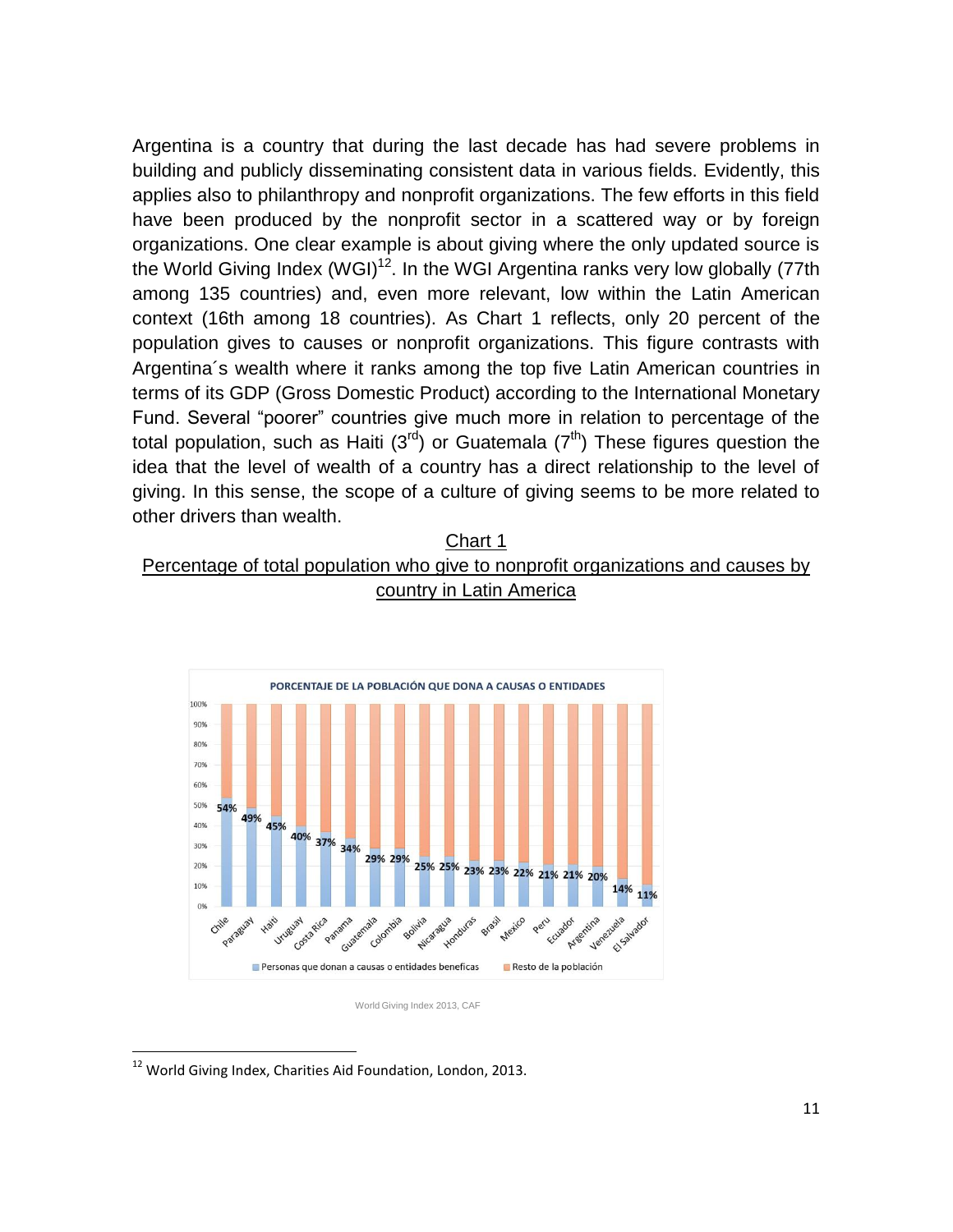The WGI data also reinforces the picture of low participation of Argentineans in the voluntary sector. A very low percentage (17 percent) of the population contributes with time or talent to voluntary organizations, as seen in Chart 2.



Chart 2 Percentage of people who volunteer in Latin America by country

World Giving Index 2013, CAF

These two figures, related to the giving of money, time or talent are expressions of the current reality, as well as to the challenges to improve the situation of civil society in Argentina.

At the level of the "third sector" (or civil society organizations [CSOs]) the most comprehensive study relates to data collected in 1995. At that time that 51,750 formally registered organizations were in existence in Argentina.<sup>13</sup> Since then there has been no systematic study of the size of the sector although there are several indications that its size has decreased due to governmental regulations and a reduction in international funding (not compensated by domestic resources). However, it is possible to say that while the number of formally and legally constituted CSOs has decreased in the last decade, this decrease has led to a

<sup>&</sup>lt;sup>13</sup> Roitter, M., Rippetoe, R. y Salamon, L. <u>Descubriendo el sector sin fines de lucro en Argentina: su</u> estructura y su importancia económica, CEDES, 2000, Buenos Aires.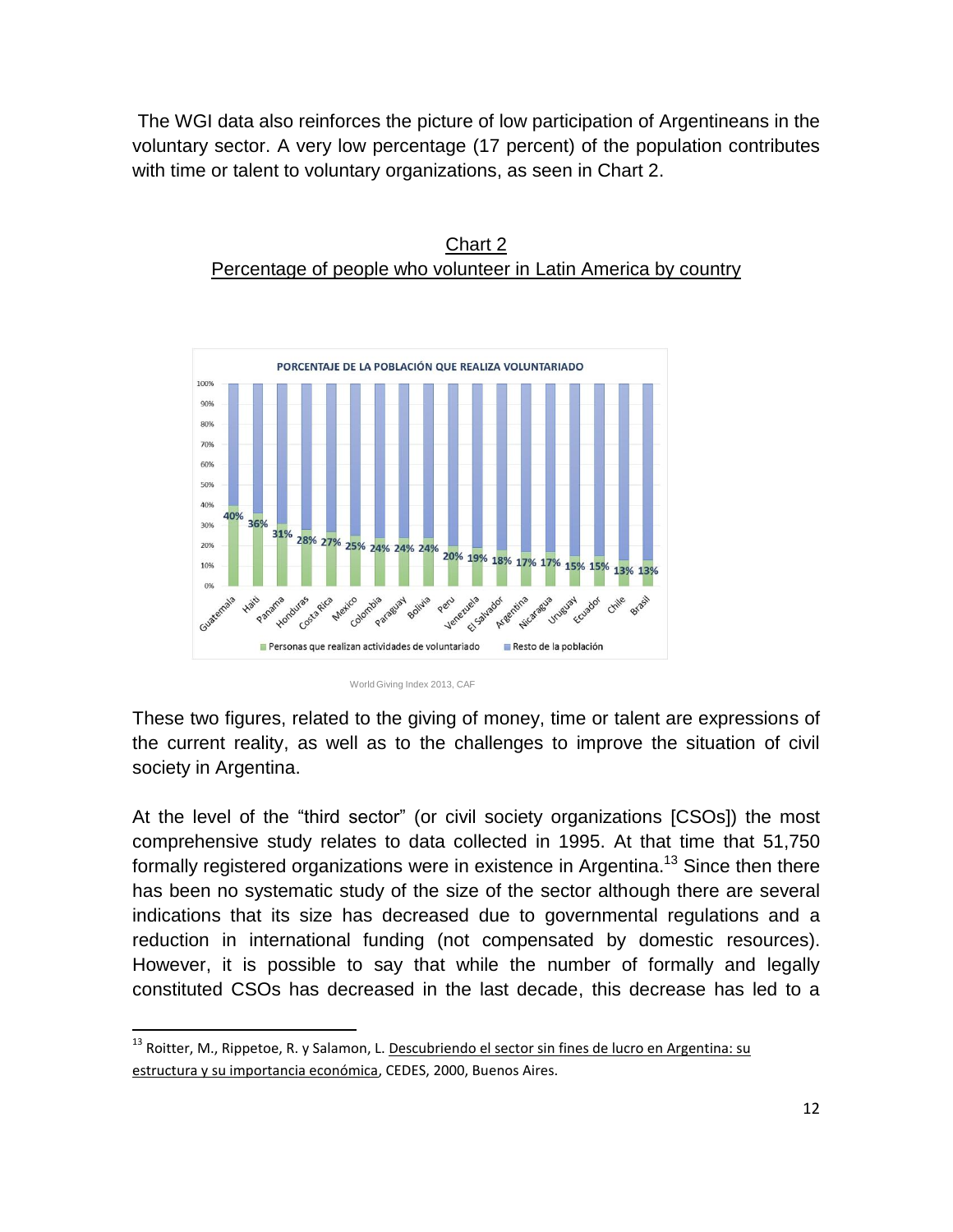growth in informal grassroots activism and networks and associational life to cope with poverty and related factors, including hunger, environmental degradation, violation of rights, etc.

According to the Argentine profile described by Civicus,

…Electoral processes are deemed to be broadly free and fair and there are guarantees of political rights and freedoms. However, freedom of access to public information is restricted, media freedom has some limits and there are some abuses of political authority. Consequently, only 43% of CSO representatives surveyed believe the legal and political environment for CSOs is enabling and nearly a quarter report having experienced attacks or illegitimate restrictions on their operations from local or central government within the past 10 years. CSOs report particular grievances about access to and transparency of government funds, laws and policies on donations, tax exemptions and labour rules, and procedures for gaining legal entity status.<sup>14</sup>

To reinforce our reading of the current situation, the above-mentioned Civicus report adds:

Participation and membership in CSOs is low, with participation in socially-oriented CSOs higher than in politically-oriented ones: only 26% of Argentineans consider themselves an active member of a social CSO and only 11% of a political CSO. Volunteering for such organisations is even lower than membership. Volunteering as a whole experienced a noticeable decline from 2002 (32%) to 2008 (19%), although it recovered a little in 2010 (22%). This remains, however, lower than world and regional averages. Regarding the diversity of civil society, while women are well represented – 57% of the CSO workforce is female - poor people and the rural population are not. Informal participation is higher: around 43% of people report participating in informal associational activities, while 32% take part in individual acts of political activism.<sup>15</sup>

<sup>&</sup>lt;sup>14</sup>"Civil Society Profile: Argentina". http://socs.civicus.org/CountryCivilSocietyProfiles/Argentina.pdf. Accessed [date?]

<sup>&</sup>lt;sup>15</sup>"Civil Society Profile: Argentina". http://socs.civicus.org/CountryCivilSocietyProfiles/Argentina.pdf. Accessed [date?]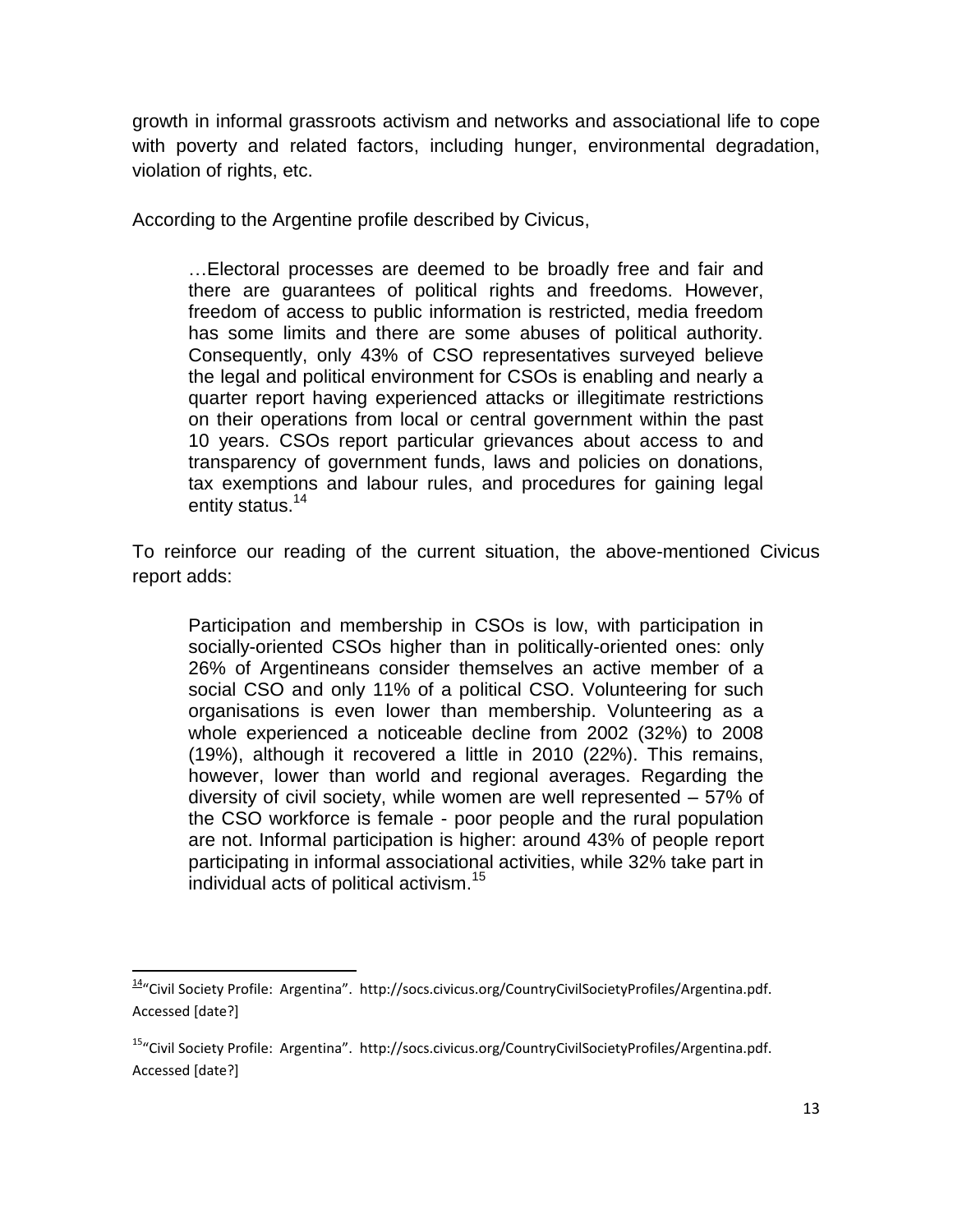### b. Women, philanthropy and civil society

Women have played a key historical role in developing philanthropy and civil society in Argentina. According to Landim and Thompson (1995) "voluntary action, the giving of time and money and not-for-profit undertakings have been common features along the Latin American history since colonial times. However, one can say that charity in Latin America has not began at home. These practices were brought up by the Spanish and Portuguese colonization of the region which left the footprint for the development of philanthropy for more than four centuries, perhaps with the only exception of Uruguay. The main features of this development were the close association between State and Church during colonial times; the role of women in shaping charitable initiatives and voluntary organizations after independence; the mutual-help bonds built up by migrants at the beginning of the century; and the influence of populism and authoritarianism in recent times".<sup>16</sup>

The same authors note that as for women in particular, "the Sisterhood of the Saint Charity (founded 1727) was at the core of charitable work. Members of this organization were leading activists during the colonial period (until 1820), combining religious evangelization with social assistance. The Sisters of Charity received not only the economic support of the Church, but also the help of private charities, represented by the upper classes. The elites of colonial society involved themselves in these activities by providing funds and lands, as well as moral and political support and personal engagement. The association between the Church, the colonial state and the elites was at the core of all the charitable and philanthropic institutions that developed in Latin America for almost three centuries. They combined the provision of social assistance to the needy with the control and exploitation of the indigenous people.

The Sisters of Charity used their words and actions to develop a rationale for social service based on love, help and moral precepts, assuming active roles in society as nurses and social workers. At that time, most women worked in the domestic sphere. Religious ideals (beyond personal needs) were the only accepted arguments which allowed women to participate in the public world. Many women preferred to be "nuns"

 $16$  Landim, L. and Thompson, A. "Civil society and philanthropy in Latin America: from religious charity to the search of citizenship" in Ilchman, Katz and E. Queen, Philanthropy in the World's Traditions (Indiana University Press, 1998).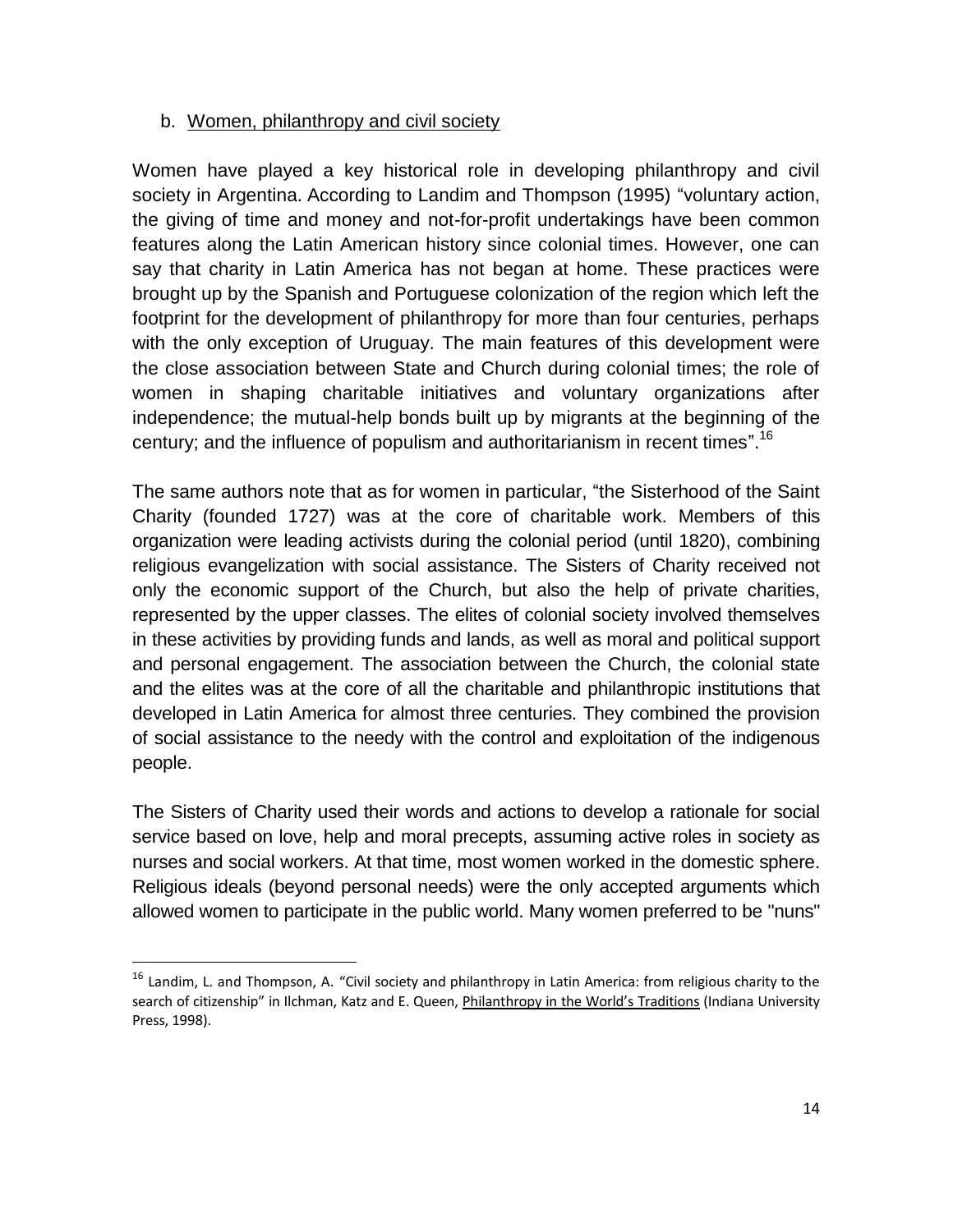instead of agreeing to an arranged marriage or remaining in their original family" (Thompson and Landim, 1998).

The creation of the Society of Beneficence (SB) in 1822 is perhaps one of the most outstanding cases of "patrician" philanthropy combined with heavy state support and led by women. The creation of the SB was a fundamental milestone in the development of philanthropy and in the history of the Argentine third sector. Until the mid-20th century, under private management and with public funds, it was in charge of the main tasks of beneficence and social assistance. Although this subject has been vastly researched and written about, it is important to highlight certain aspects of the SB's activities, which are of great importance to the current debates (theoretical and practical) on the role of philanthropy in Argentine society.

The work of this society led to the feminization of philanthropy in Argentina, where the fundamental objective of the SB was the *"moral perfection, the cultivating of the spirit in the beautiful sex, and their dedication to what is called industry, which results in the combination and exercise of those qualities*"(Thompson and Landim, 1998). In the SB, secularization and feminism went hand in hand, for women not only controlled charity activities, but were performing these tasks in the name of the State. It is interesting to note that throughout its existence, the SB had very ambiguous relations with the State. Although the SB acted in the name of the State, the relationship had continuous problems, which can be seen as a modern manifestation of State-NGO relations. The development of this relationship went through many stages. In the beginning, its creation served the purpose of taking control away from the Church, and also acting in place of the State, which was unable to act in this area. This was then transformed into an autonomous and private institution which was completely funded by the State. The irony of this relationship is that once the SB was functioning as an institution, the members continued to fight for full autonomy from the State; while at the same time never rendering State funds. On the contrary, they continued demanding State support.<sup>17</sup>

The SB had a monopoly of beneficence activities in its first 30 years of creation. While still in existence, from 1950 on, its role diminished and was replaced with another quasi-governmental private institution: the Eva Peron Foundation.

**<sup>17</sup>** See A. Thompson and A. Viladrich, "From charity to development: four models of government/third sector relationships in Argentina, V*oluntas*, 1996. See also Donna Guy. *[Women Build the Welfare State:](http://www.amazon.com/Women-Build-Welfare-State-Performing/dp/0822343304/ref=la_B001KIU58I_1_5?s=books&ie=UTF8&qid=1427136849&sr=1-5)  [Performing Charity and Creating Rights in Argentina, 1880](http://www.amazon.com/Women-Build-Welfare-State-Performing/dp/0822343304/ref=la_B001KIU58I_1_5?s=books&ie=UTF8&qid=1427136849&sr=1-5)–1955* (Duke University Press, 2009).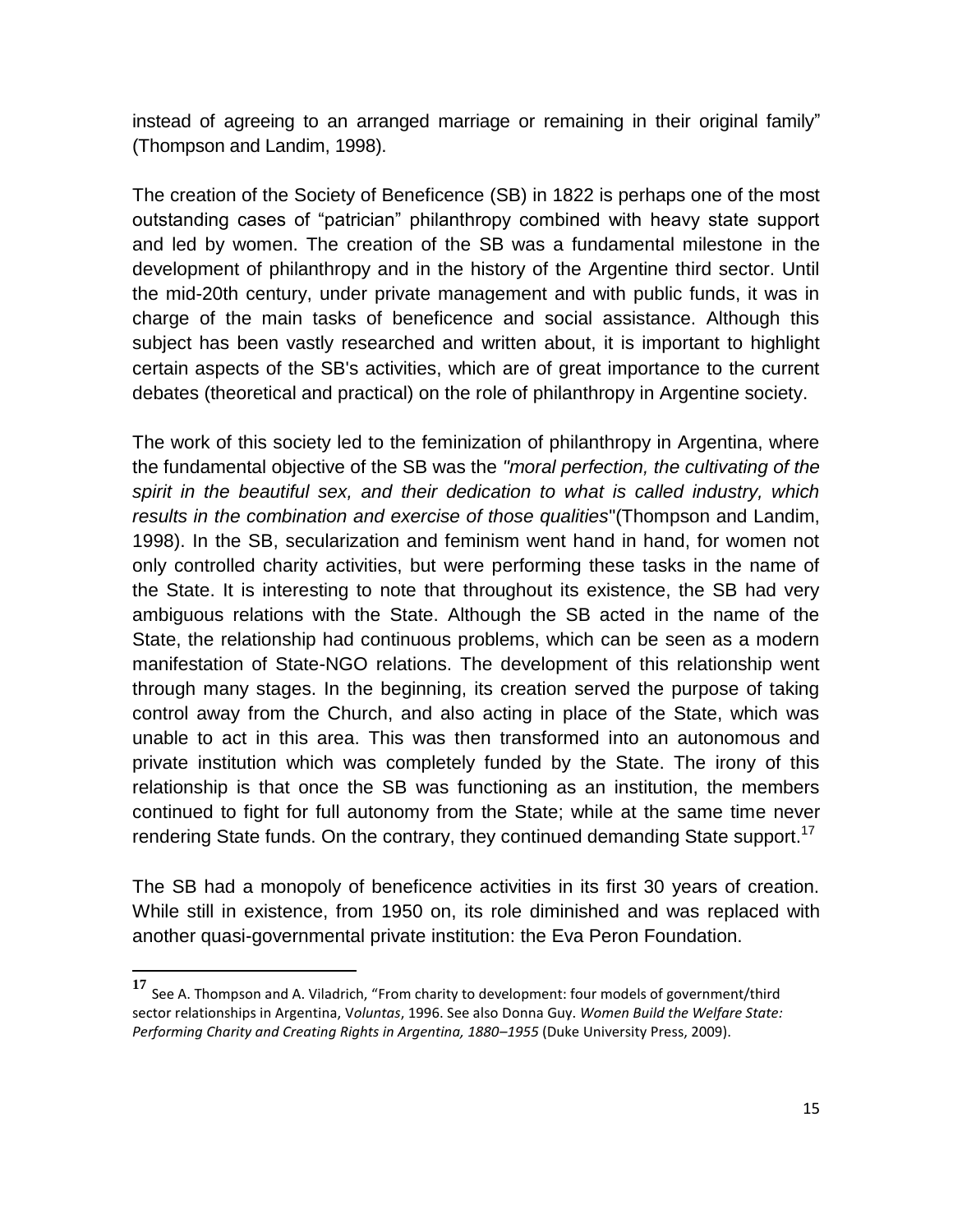Several books have been writen on Eva Perón and the foundation she created so we will not describe it or analyze it in this paper. The most interesting thing is to note that the social construction of the poor (images and social representations) is different in Eva's approach from that of traditional charity. For the traditional beneficence (epitomized in the Society of Beneficence) poverty was attributed to individual conditions such as laziness, addictions and indifference. Charity gave poor people the opportunity of a better life (e.g. the ability to work) and educational opportunities. The main idea behind traditional charity was that social differences were conditions of nature that could not be changed. The duty of rich people was to help the poor to get out of their social and moral subjugation. The poor were considered responsible for their plight.

For Peronists, poverty was the result of social injustice which originated in the unequal distribution of money and goods in society. Poverty was not a natural state of affairs but rather the result of the historical exploitation of people. Evita argued that the poor should change their social conditions by fighting against the rich aristocracy. The biggest contradiction in Evita's personality was between what she practiced and what she preached. She claimed to provide a redistributive justice (portraying herself as a latter day Robin Hood) but in fact she actually created a massive beneficence. Instead of giving a lot to a few people, she gave little to many. She created hundreds of schools, hospitals, asylums, houses, pensions, etc. The main result of all these actions was not to empower the poor with control of their own destiny, but instead, create another form of assistance.

Both Evita's activities and traditional beneficence were a means of social control. Traditional beneficence used the idea of sacrifice and the promise of reward in heaven. The Catholic church emphasized the idea of obedience and respect for paternal authority. Similarly, Evita's image reinforced the Catholic ideals of sacrifice and redemption after death.

Parallel to these disputes among the political and philanthropic elites a series of feminist groups were formed in the country starting in the mid-19<sup>th</sup> century. Many of these groups, whether related or not to political parties, were later transformed into CSOs and focused their activities on more specific gender issues like health and reproductive rights, abortion, women´s trafficking, women´s rights and so on. Just a few of these groups relied on private domestic philanthropic funding and often looked for state support. The Mothers of Plaza de Mayo, fighting for the truth and justice of their disappeared relatives during the military dictatorship (1976-1983) are the most outstanding example.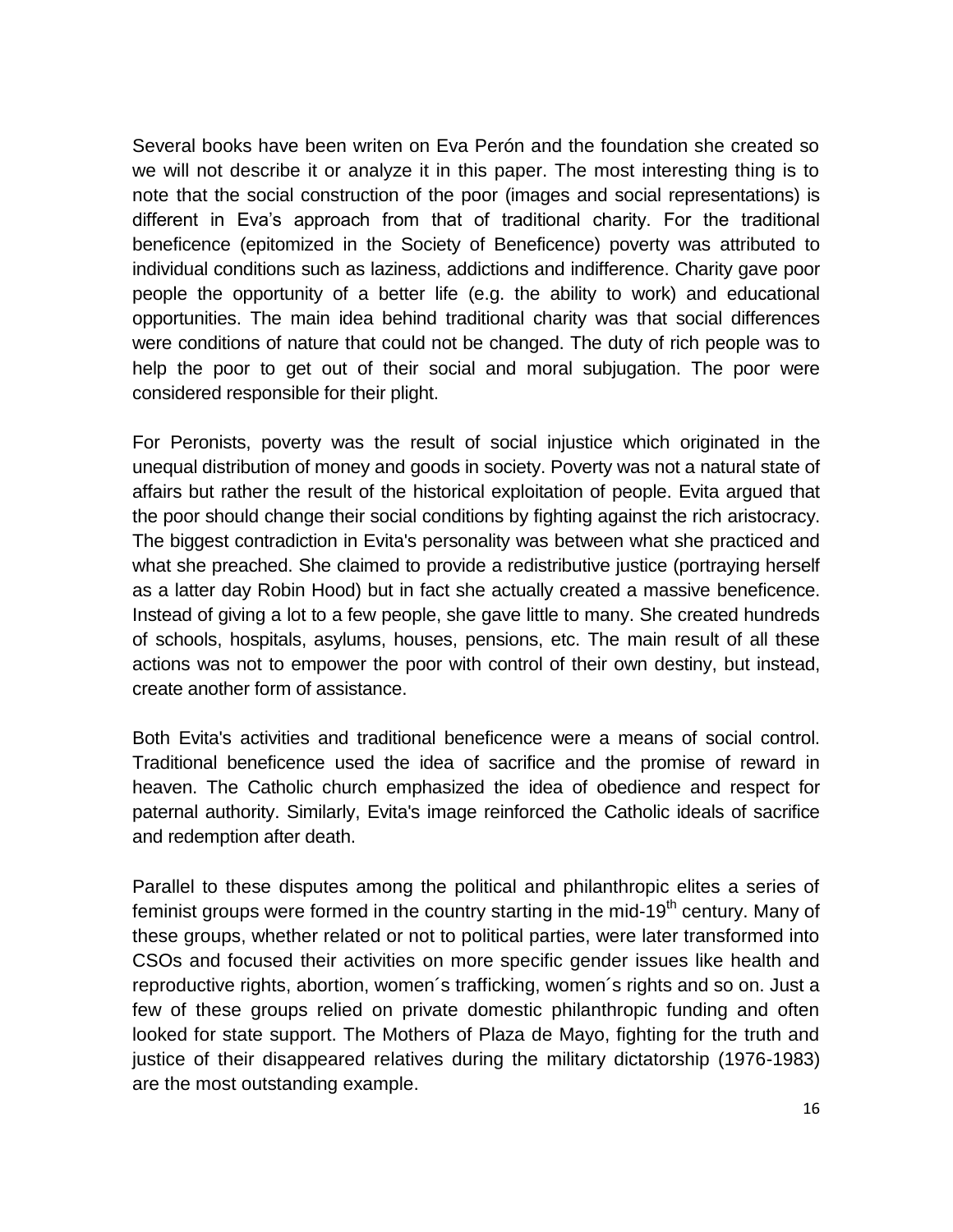It is worth noting that historically philanthropy was not restricted only to the upper classes and the wealthy. There are numerous examples of grassroots philanthropy in particular among the migrant communities (Spaniards, Italians, and East Europeans) that developed mechanisms to cope with problems that arose in their attempts to integrate to the new society.

At the same time, the tradition of the "philanthropic elite" continued to downsize. As of today, only a few groups of upper class women—usually company owners continued to do traditional philanthropy on behalf of their families and with a charitable, top-down approach.

# c. Emerging models of women´s philanthropy

As seen in the previous sections, philanthropy in Argentina has been characterized by the attempts of different groups (Catholic Church, religious orders, state elites, upper class groups, immigrant collectives) to monopolize the private assistance to the poor and underserved populations. Guided by a variety of ideological and moral reasons and with women often playing the role of protagonist, all these initiatives disputed the available private and public resources to put in practice their ideas, implement programs and projects and build charitable institutions of assistance. Although the list of achievements of philanthropy could be considered very extensive, their contributions towards creating a more equitable and democratic society has been almost absent in their legacy. Through their top-down approach it is not a surprise that the common public understanding of what philanthropy is always refers to elitist charity, preservation of the unjust status quo and control of power. The aim of building a democratic culture of giving for the common good has been absent in those efforts.

Today, almost no country lives in isolation and the wave of modernization of philanthropy in order to address the most urgent concerns of humanity and achieve greater degrees of social justice and peace is contagious. Several Latin American countries, including Argentina, also serve as an example of this global trend.

It has been in the last few years and under the influx of global movements that women have taken the lead and started to build new models of philanthropy that contrast and contest the historical legacy. For instance, the so-called "women´s funds" have grown in several countries of Latin America with the idea of "women investing in women and girls".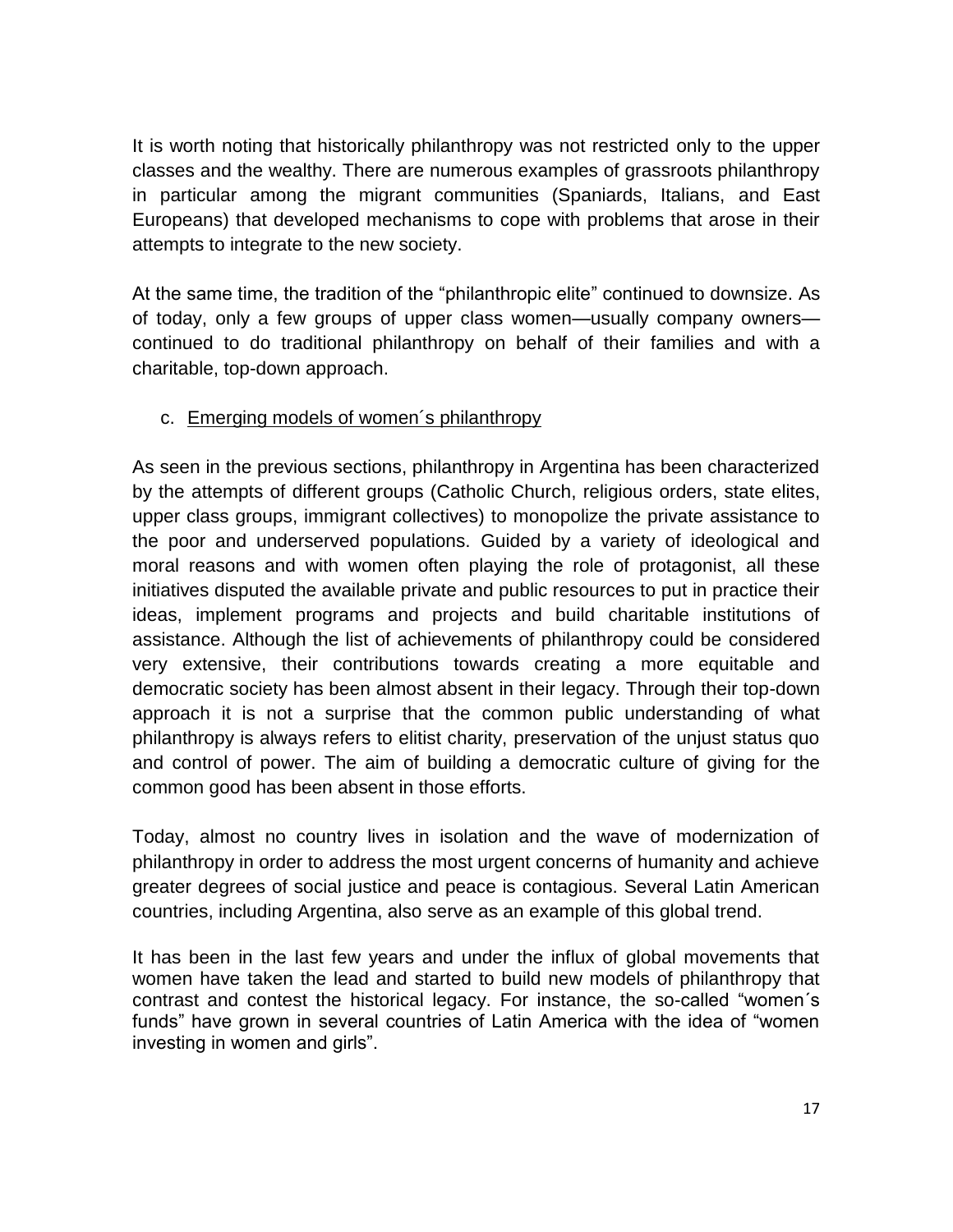In Argentina, for instance, it is worth mentioning the *Fondo de Mujeres del Sur* (FMS). The FMS is a foundation that mobilizes financial and technical resources in order to promote women's rights in Argentina, Paraguay and Uruguay. Its mission is to channel funds in support of women's initiatives and projects which aim to advance gender equality as a tool for social change. The FMS aim is to be a fund that builds bridges between those that have money and those that have the power to implement changes. They aspire also to be a nationally and internationally recognized fund with regular individual and institutional donors and to be able to increasingly provide more support to women's groups in Argentina, Paraguay and Uruguay.

The FMS emerged in 2007 in response to a lack of resources for women's organizations and feminist movement organizations in Argentina, Paraguay and Uruguay, and in particular a lack of funding for grassroots organizations. FMS aims to mobilize resources from various national and international donors in support of small organizations and women's groups that have limited access to funding yet have innovative projects to increase women's full participation in all aspects of society.

More recently a new initiative emerged on the landscape of women´s philanthropy in Argentina: the ELLAS program. ELLAS started in 2014 with the initial purpose of providing visibility to the role that women are playing in philanthropy as philanthropists, as social entrepreneurs and professionals in the field, as well as advancing the gender perspective within traditional philanthropy. ELLAS carries out its activities through the generation of knowledge, networking and learning, outreach and communications, and the promotion and support of women´s giving circles. After exploring various alternatives and strategies, ELLAS decided to start by producing a book to showcase outstanding examples of the current and next generation of women philanthropists and by developing and supporting new mechanisms to channel social investment by women.

ELLAS's vision is to build a new culture of giving and philanthropy based on trust, horizontal, participative, empowerment, capacity-building, ownership, peoplebased and democratic principles in which the process of giving (deliberative, collective, collaborative) is as important as its outcomes (social justice and sustainable change). Based on these principles, the mechanism of women´s giving circles (WGC) as implemented in several countries, but in particular in the United States, was adopted in order to test their feasibility and adaptability to the Argentine context.

As previously explained, WGCs are currently an important renovated form in the field of philanthropy, but none have been identified in the region prior to ELLAS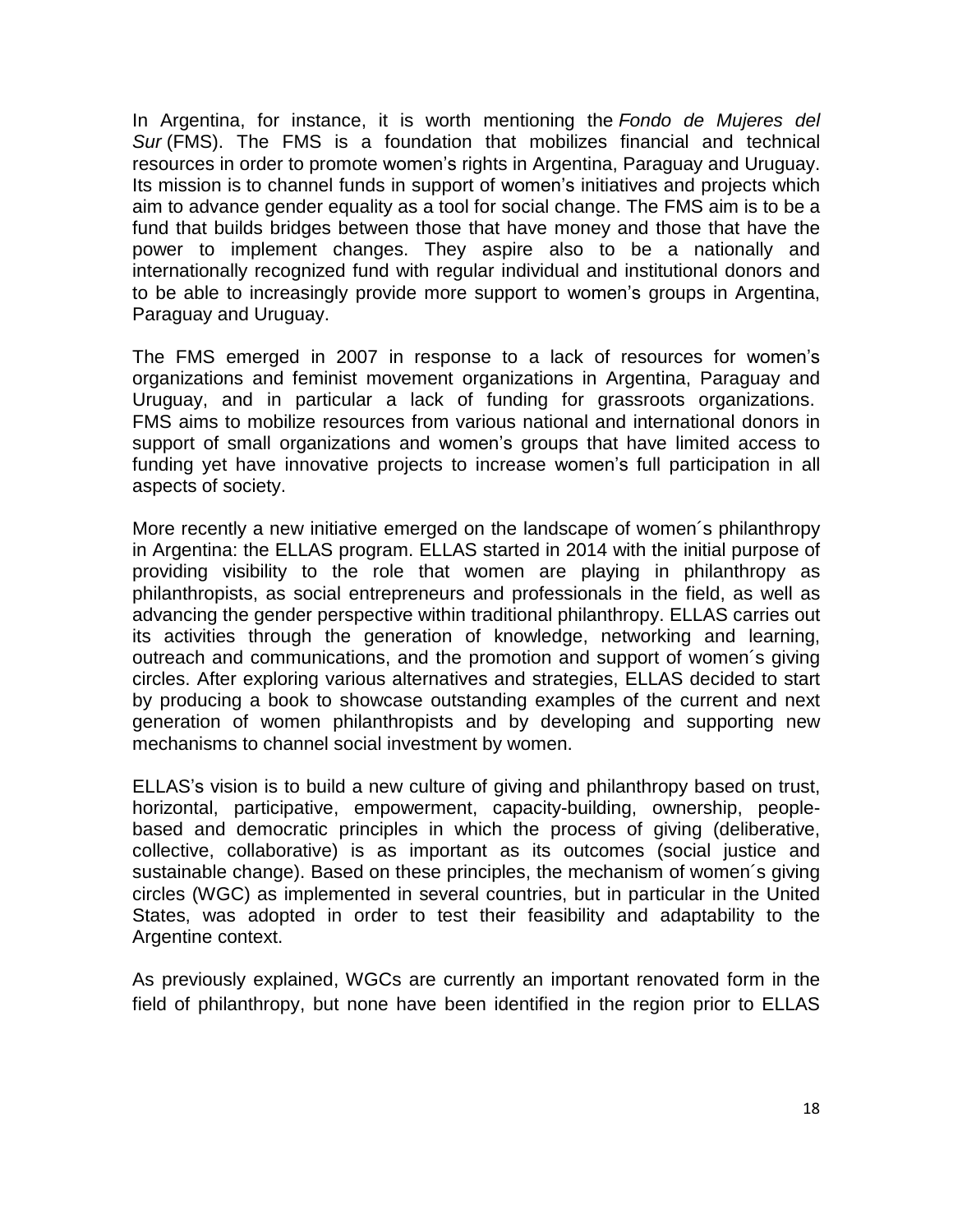recent efforts<sup>18</sup>. Giving circles are a powerful way for small groups to make big changes: to give together proactively and strategically, to build community with each other, and to connect to excellent potential grant recipients who are changing the world in a variety of ways. Recent research has shown that giving circle members give more money, give more strategically, and engage more deeply in their communities than non-giving circle members. They are also more likely to tell other people about the organizations their giving circle supports (as compared with their own personal charitable donations)— thereby creating ripple effects that go far beyond the circle itself.

Giving circles are:

 $\overline{a}$ 

- **Accessible**: Anyone at any giving level, at any age, in any place, with any funding interest, can start a giving circle. There need be no minimum contribution level and no barriers to entry.
- **Hands-on**: In addition to active engagement with philanthropic decision-making, some giving circles also offer members a chance to volunteer with or provide *pro bono* professional assistance to grantees.
- **Collaborative**: Members make decisions together as equals and peers.
- **Communal**: Members connect with each other and with their communities, building meaningful relationships with each other and with those they are supporting.
- **Empowering**: Members leverage their dollars to do something bigger—and perhaps better—than they could on their own.
- **Educational**: Members learn about the needs of their community or focus area, and can be intentional and proactive about how they give to the causes they care about.
- **People based**: Members define initiatives on the basis of meeting the real needs of communities.
- **Social capital builders:** Through building relationships and developing networks

The purpose of building women´s giving circles is to learn and demonstrate in practice the answers to the main questions raised above (p. 4): women do give more and differently; it is possible to transform individual giving into collective action; philanthropy is not just for the rich but for every member of society independent of religious, social or political orientation.

 $^{18}$  10 Innovations in global philanthropy. Concepts worth spreading in the UK. Plum Lomax and Rachel Wharton, October 2014, NPC (New Philanthropy Capital).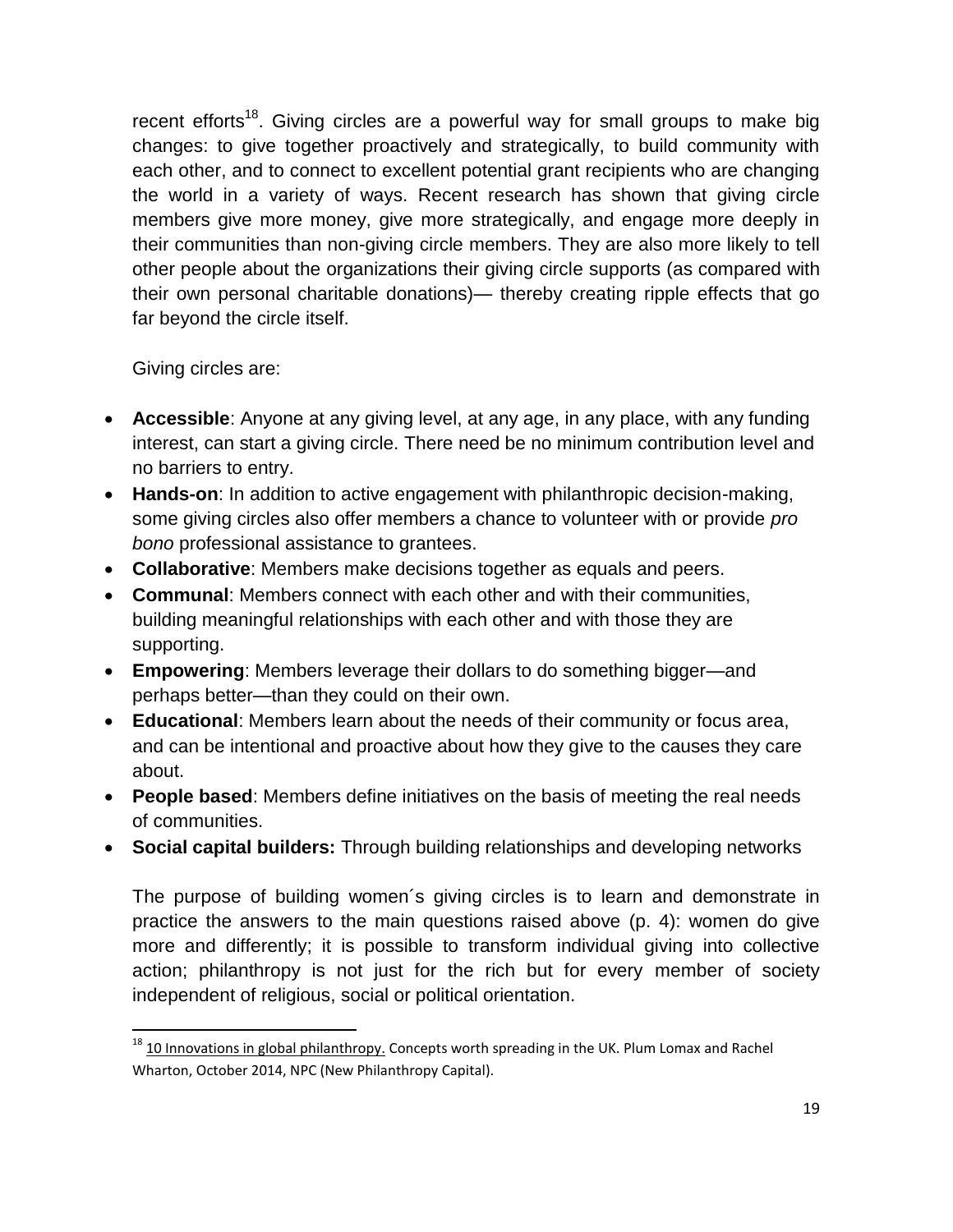Two WGCs, each with ten members, are currently developing in Argentina as result of the ELLAS program. The women are from different social classes and ages. One of the circles, more homogeneous in its members' religious beliefs, in a very short period of time (6 months) was able to design a strategy, identify a grantee, negotiate with the grantee the purpose of the donation, attract additional economic support from a well-known visual artist who donated two pictures that were sold, articulate its donation with an international organization that provided know-how and materials, and, finally, make the donation. This is a real success story for a group of women who did not know each other and met for the first time to create the giving circle. Moreover, the group evolved from women donors to practitioners. While in the first meeting the discussion was about how much money to invest, after several meetings the focus shifted to the problem to be addressed and how to approach it. A new initiative was created and new economic resources were gathered.

The other circle, more heterogeneous in its members' religious and political beliefs, is moving at a slower pace. The members realized that they need to invest more time to build trust within the membership. In addition, a series of personal issues among its leaders made it more difficult to maintain the initial dynamics and enthusiasm.

Due to its innovative approach, the ELLAS program immediately attracted the attention of the media, international donors and local NGOs.<sup>19</sup>

#### d. **Lessons learned**

 $\overline{a}$ 

Since the very beginning of ELLAS, we were aware that as a social innovation in the context of Argentina and we needed to approach the WGCs as an experiment with a learning perspective in order to be able to improve their performance, replicate and upscale them. As a result of the learning process we have identified a series of "tensions" that need to be considered for their successful implementation;

<sup>&</sup>lt;sup>19</sup> The ELLAS program was featured in one of the most important Argentinean newspapers and was invited to give a TED talk in Uruguay. The ELLAS program is based at the Center for the Study of State and Society (CEDES) in Buenos Aires, Argentina. CEDES is among the most important nonprofit research centers in Argentina with a long tradition of involvement in research and action on the nonprofit sector and philanthropy. See[: http://www.cedes.org/ellas-mujeres-y-filantropia.php](http://www.cedes.org/ellas-mujeres-y-filantropia.php)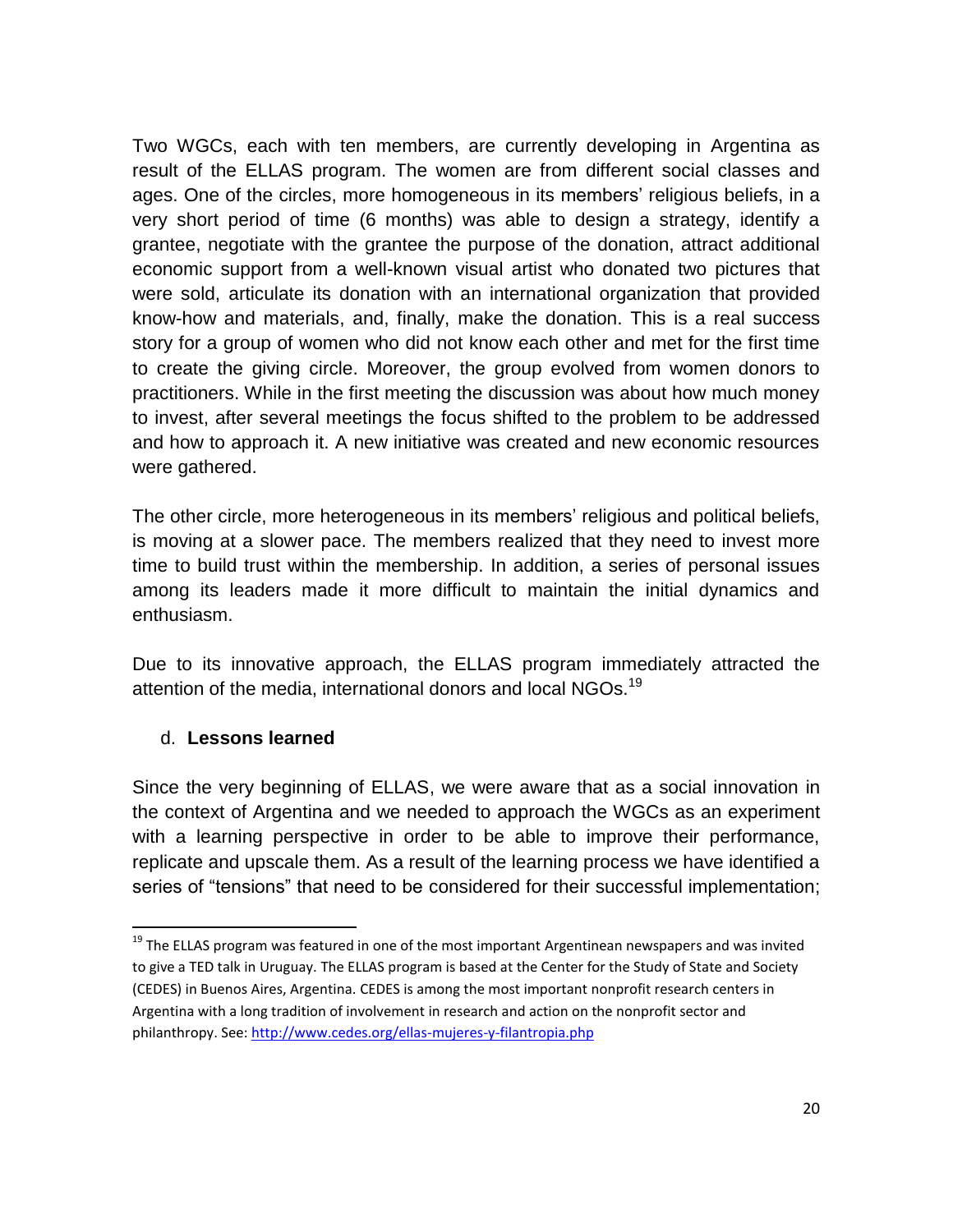some refer to practical issues, while others are of a more strategic nature. These are:

- a) **Language**: The use of certain language reflects how people name and describe things. For instance, we use the term philanthropy to describe a whole range of activities that involve the private giving of time, talent or money for the common good, in order to establish a dialogue with the international arena. However, philanthropy, as understood in the majority of English-speaking countries, is not a term or a concept that is used among practitioners of the nonprofit sector in Argentina. "Solidarity" or "social investments" are most commonly employed to describe these kinds of activities. Although we know that all the terms used do not have the same meanings in various languages, we needed to be flexible in order to be easily understood without compromising our aim of building a new culture of giving. There is a wide gap in moving from a culture of charity, assistance and beneficence from the top downward to one where the key concepts are citizenship, empowerment, horizontal relationships, collective decisions and democratic decision-making.
- b) **Process vs. outcomes**: From the very beginning, we articulated that the creation of a "new" culture of giving should be related to changing the practices of philanthropy as they were deployed for almost two centuries. As a result our emphasis during the formation of the WGCs was built into the process itself:
- Autonomy and democracy in decision-making instead of centralized, top-down decisions;
- Arriving at consensuses instead of voting;
- Fostering collaboration and dialogue instead of arriving at decisions hastily;
- Evolving from a group of individuals sharing a common space in a given time towards creating a collective;
- Incorporating a learning approach both regarding tools and content;
- Prioritizing the objectives of social change of the WGC before talking about money. Although these objectives were achieved—not without conflicts—it still remains open toquestion as to whether this democratic development hinders or strengthens arriving at positive outcomes in terms of social change. These we will only be able to evaluate in the long run.
- **c) Social objectives vs. Investment:** From our research, the point of departure for many WGCs in the United States is deciding how much money each one of the members is going to invest during a certain period of time and then the objectives,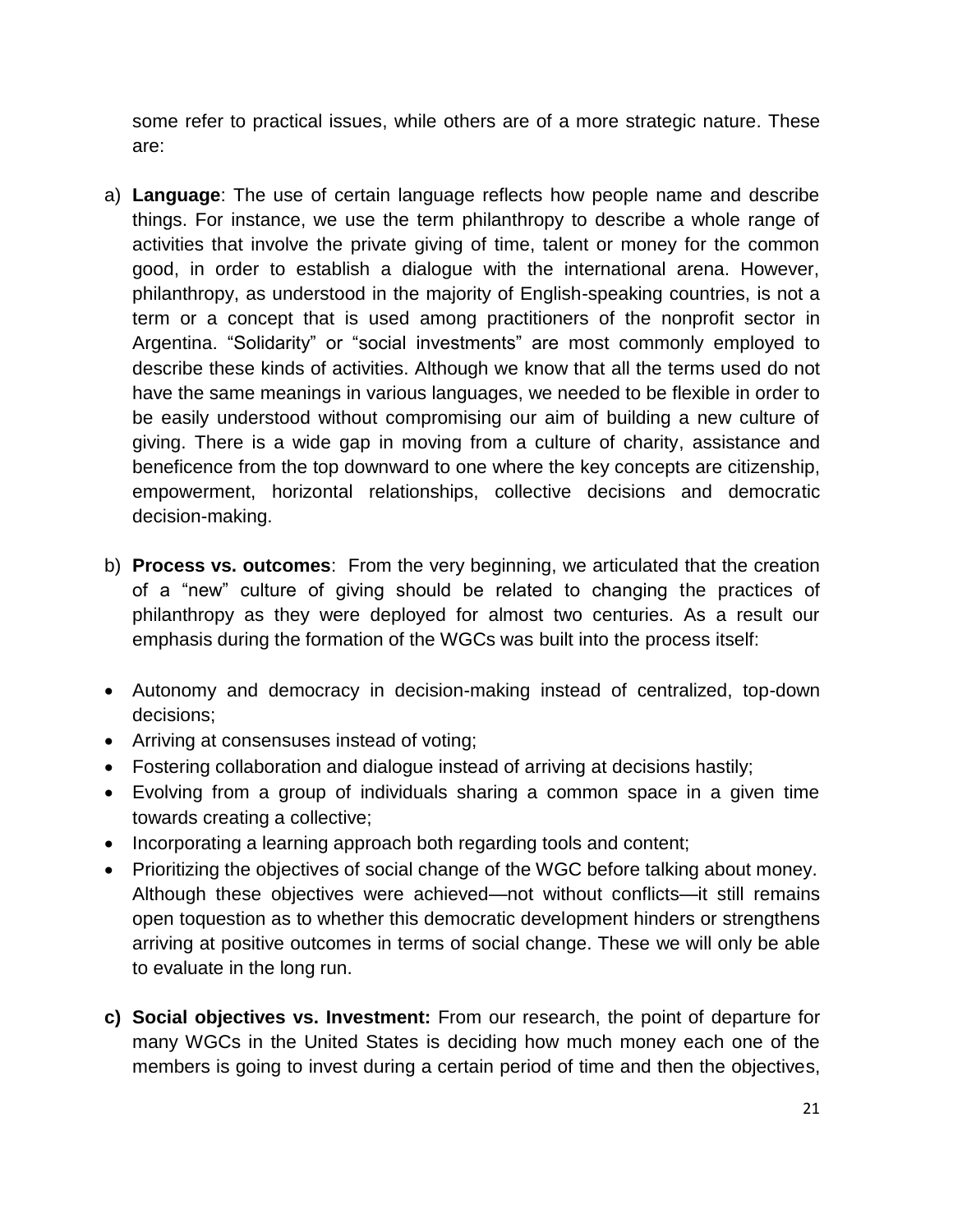projects and grantees are sought and developed. In our case, we started by prioritizing the discussion about the target population, the issue or problem to be addressed, the search for an institution with whom to co-design the project. Thereafter the project was evaluated and budgeted. If the group could fund the entire project, we moved ahead and if not, additional resources were sought by the group.

Our approach clearly prioritized the social change objective instead of the amount to be invested. It is not right or wrong to go one way or the other,but we believe that our decision was more coherent in relation to what we understand as a "new culture of giving".

- d) **Institutionalization vs. informality**: As per our research, most of the giving circles in the United States are hosted by institutions as a component of their fund raising strategies.<sup>20</sup> However, the groups being formed in Argentina are autonomous from any institution. This approach stems from the fact that informality is an important characteristic of Argentine society in terms of the economy, the role of institutions or public policy rules and procedures. In that sense, the formation of WGCs tend to play under these "rules of the game" since they can be formed quickly, act quickly and adapt easily to the personal circumstances of its members. However, we foresee that if the WGCs continue their development and growth, the discussion around their formalization or institutionalization will necessarily emerge and new tensions will arise. Issues related to the tax laws, transparency and accountability, and legal registration will be obviously part of the agenda.
- e) **Beneficiaries**: Our initial approach when launching the ELLAS program and the WGCs was putting women in a leadership role in a movement of "women investing in women and girls". While the leadership of women was easily understood and put into practice, the gender focus of their grant-making was often questioned by some members. Some members argued that people in need cannot be separated by their gender, while other members advocated for a focus on women given their special underprivileged situation. A similar situation arose with the WGC formed by Jewish women as to whether to focus exclusively in the Jewish community or not. For us, it is still early to advocate for one or the other direction. Early decisions could compromise the success and expansion of the initial undertakings. Again, flexibility and close monitoring are essential to understand and accompany these processes. As per our research, these same tensions about whether or not to

 $20$  Although we do not ignore the large amount of informal circles in the U.S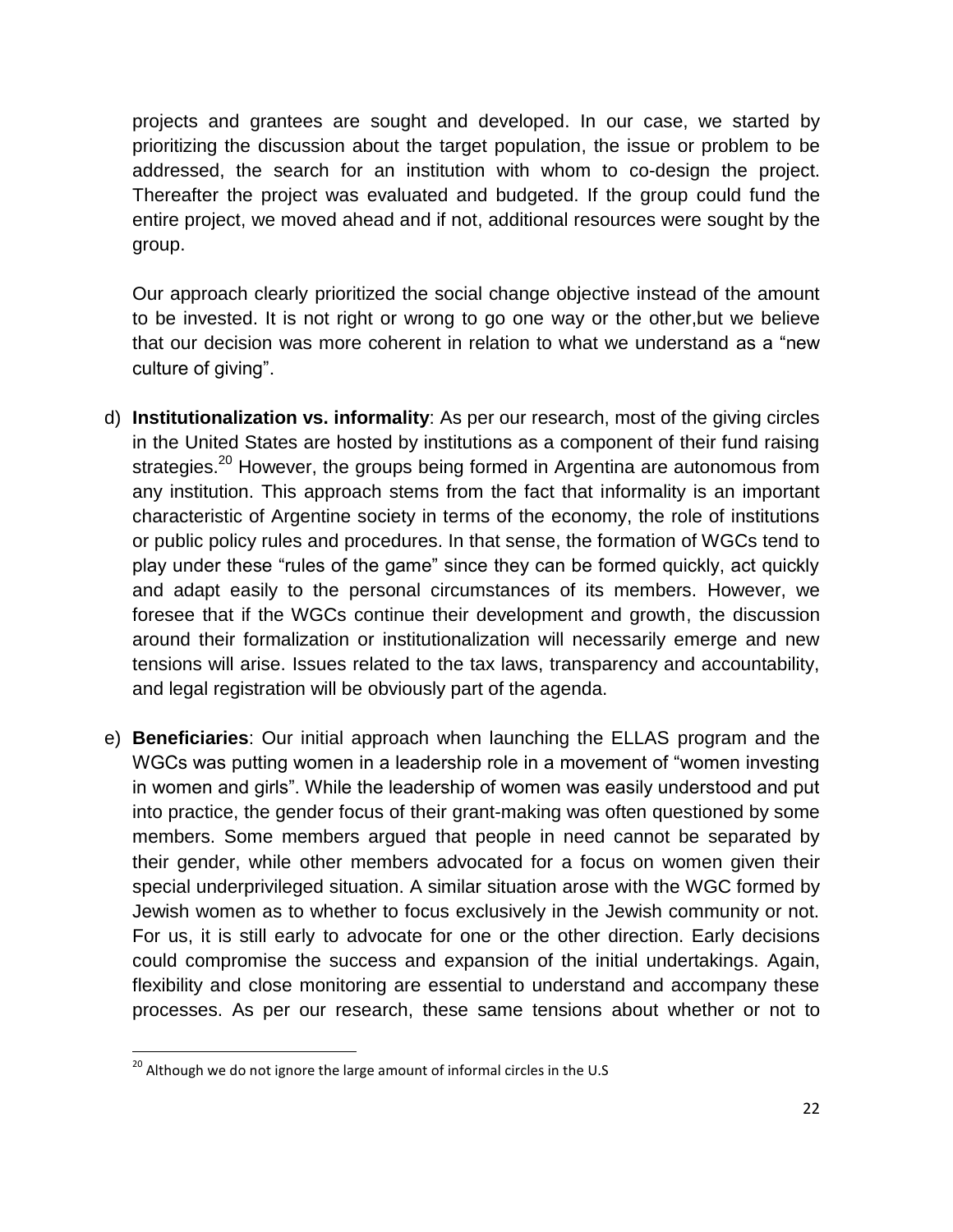choose in advance the target populations are also regularly present in the practices of giving circles in the US.

- f) **Scale**: Our initial aim, as expressed in the mission of the ELLAS program, is to create a philanthropic movement led by women of all ages and economic conditions to foster strategic and participative social investments. (See: [http://www.cedes.org/ellas-mujeres-y-filantropia.ph.](http://www.cedes.org/ellas-mujeres-y-filantropia.ph)) Strategically, we considered WGCs the preferred means to fulfilling our mission. After a short period of implementation, the question about scale (movement) emerged. How many WGCs form a critical mass to be considered a movement? What other tools should be incorporated in order to move from individual experiments to a widespread movement, such as communications, supporting materials or leadership training for example? As per our research in the United States there are several organizations that aim to create a movement of giving circles<sup>21</sup>. This is not yet the case in Argentina where the ELLAS program is the only initiative attempting to do so.
- g) **Sustainability**: Social change and development only occurs in the long run. As described above, one of the great advantages of WGCs is that they can operate easily, are flexible, and do not need a lot of investment in their management. The other side of the coin is that these "pros" can also be their "cons". Given their low degree of institutionalization they can be easily dissolved thus putting at risk their social change objectives. How to avoid dissolution is a complex issue that cannot be ignored. The main questions related to this challenge point to how to circumvent the risks by fostering leadership development, long-term commitment by members, accountability about investments and results, satisfaction related to impact and maintaining a high level of engagement and trust among members.
- h) **Women donors vs. women practitioners**. The literature reviewed for this research highlights that one of the powerful features of giving circles, besides engaging women as donors in a collective way, is their direct engagement and involvement with community issues. This could be done through volunteering or by providing *pro bono* professional assistance to their grantees. From our observations of the field it stands out that both roles—as donors only or as both donors and volunteers—heavily depend on the nature of the circle. The more locally based in small communities and the smaller in size the higher the chance that the circle can fulfill both roles. On the contrary, the larger the size, the

<sup>&</sup>lt;sup>21</sup> For instance, Natan among the jewish community, Women Moving Millions, Giving Circles Network or Community Investment network.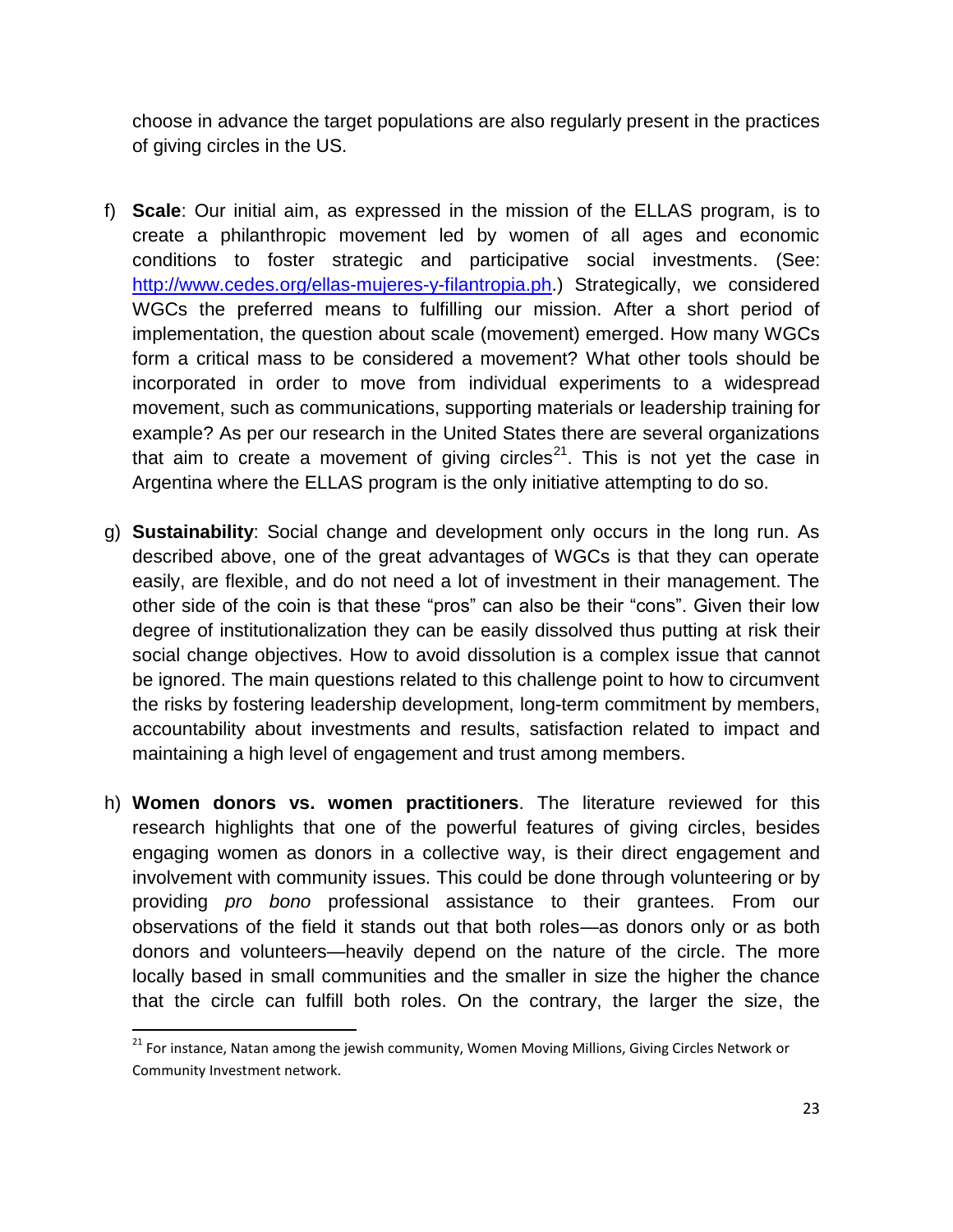community and the circle, the more difficult it is to fulfill both roles at the same time. The larger circles tend to professionalize their management and procedures and become grant-making organizations thus limiting women to the role of donors, while the smaller ones maintain strong ties to the community. Moreover, smaller circles tend to maintain more "esprit de corps" than larger ones.

- i) **Diversity vs**. **homogeneity**: The great potential of WGCs is that they can include women from diverse social segments, professional backgrounds, ages and races or ethnic origins. We have confirmed this by observing the landscape of WGCs in the U.S. and through our interviews. Nevertheless, it becomes rather clear that while the richness of WGCs as a new field of action in philanthropy needs to be nurtured by the diversity of experiences in their own local contexts, they tend to have higher levels of performance when there is more internal consistency in terms of the profile of its members.
- j) **Redistribution of resources vs**. **new resources**: A common concern about giving circles has been that they may divert money away from causes and organizations that are already supported. Our research shows that WGCs in the U.S. tend to give more and give more broadly as a result of member's participation rather than shifting their giving.

# **5. Conclusions and recommendations**

In this paper we have analyzed and highlighted the major trends in global philanthropy with a focus on innovations where women are taking a leadership role, in particular in the creation and expansion of women giving circles. When analyzing the specific case of Argentina both from a historical perspective and the present picture, we described and explored new ways in which women are addressing their needs and those of the communities in which they live through new mechanisms.

Women giving circles are an emergent strategy that does not attempt to oversimplify complex problems, nor does it lead to a "magic bullet" solution that can be scaled up. Instead, they give rise to constantly evolving solutions that are uniquely suited to the time, place, and participants involved. The model helps women funders be more relevant and effective by adapting their activities to everchanging circumstances and engaging others as partners without the illusion of control often found in already existing institutions like foundations, for example.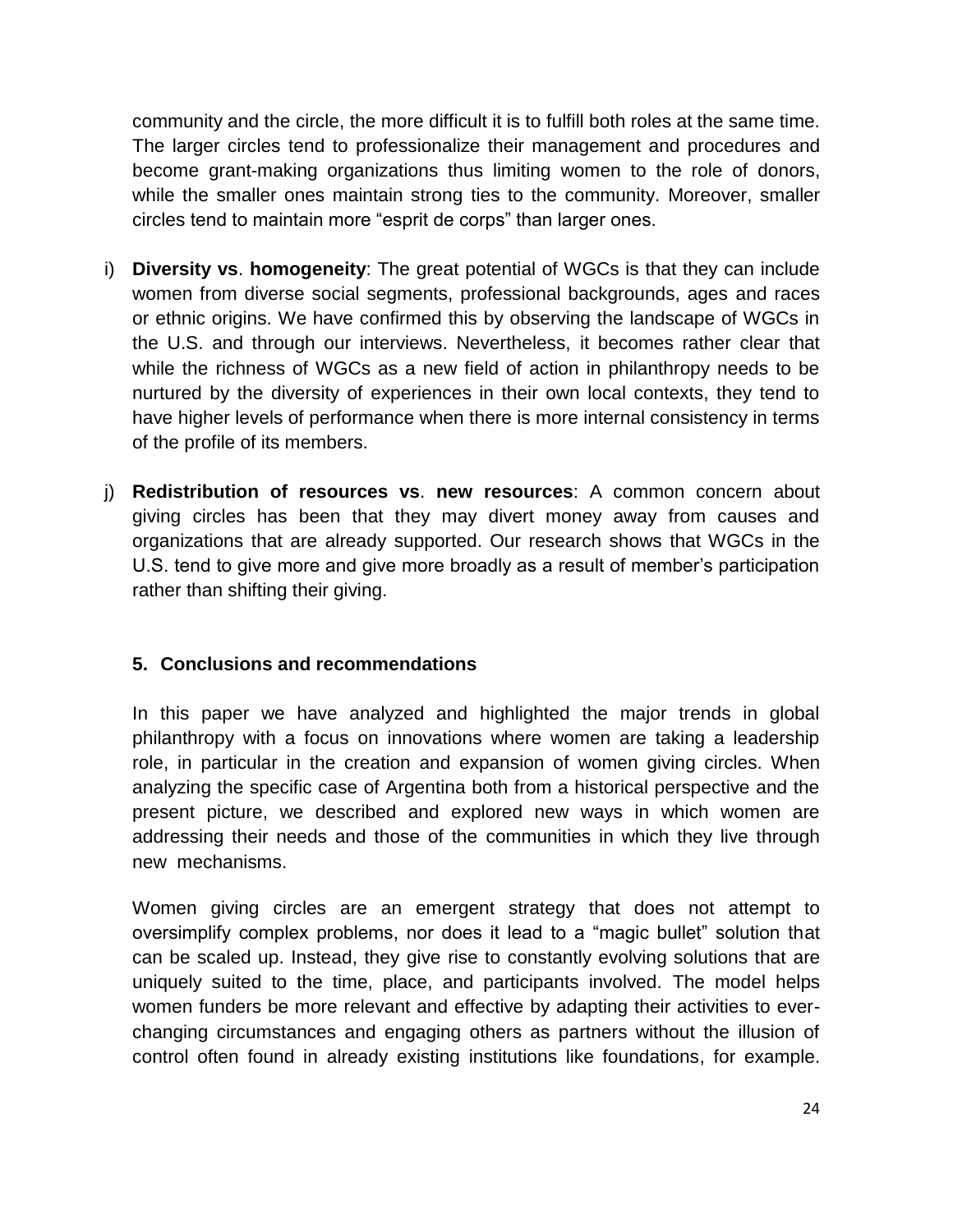Giving circles are messy and challenging but very realistic about the role they can play in social progress as a collective force.

Based on our analysis, we presented in section 4 some tensions and challenges to take into account at the time of propeling WGCs in the complex context of Latin America—Argentina in particular—so as to strengthen the participation of women in philanthropy. In summary they relate to the language and concepts used**;** the emphasis on process and/or outcomes; the balance between social objectives vs. investment; the dilemma between institutionalization vs. informality; the selection of beneficiaries; the question of scale; the challenge of sustainability; the complex role of donors and volunteers; the problem of diversity vs. heterogeneity; and the big question about attracting new resources or redistributing the existing ones.

Considering these challenges, we believe that WGCs have the potential to be adapted to any scenario and culture so as to play a decisive role in activating a regional movement towards innovative philanthropy and thus to foster civic participation and engagement for social change.

It makes no sense to reinvent the wheel when the wheel has been already invented. It is about learning and exploring how to adapt the wheel to meet the needs of the different settings and cultural needs. A wheel is always a wheel: it varies in size, texture, material and strength depending on the environment and the purpose for which is going to be used. Finally, the choice of a particular wheel depends on human needs and the ability of leadership to respond to them.

We believe that the women's giving circles could be the wheel to propel a new philanthropy in Argentina to enhance the development of a robust civil society and a more participatory democracy.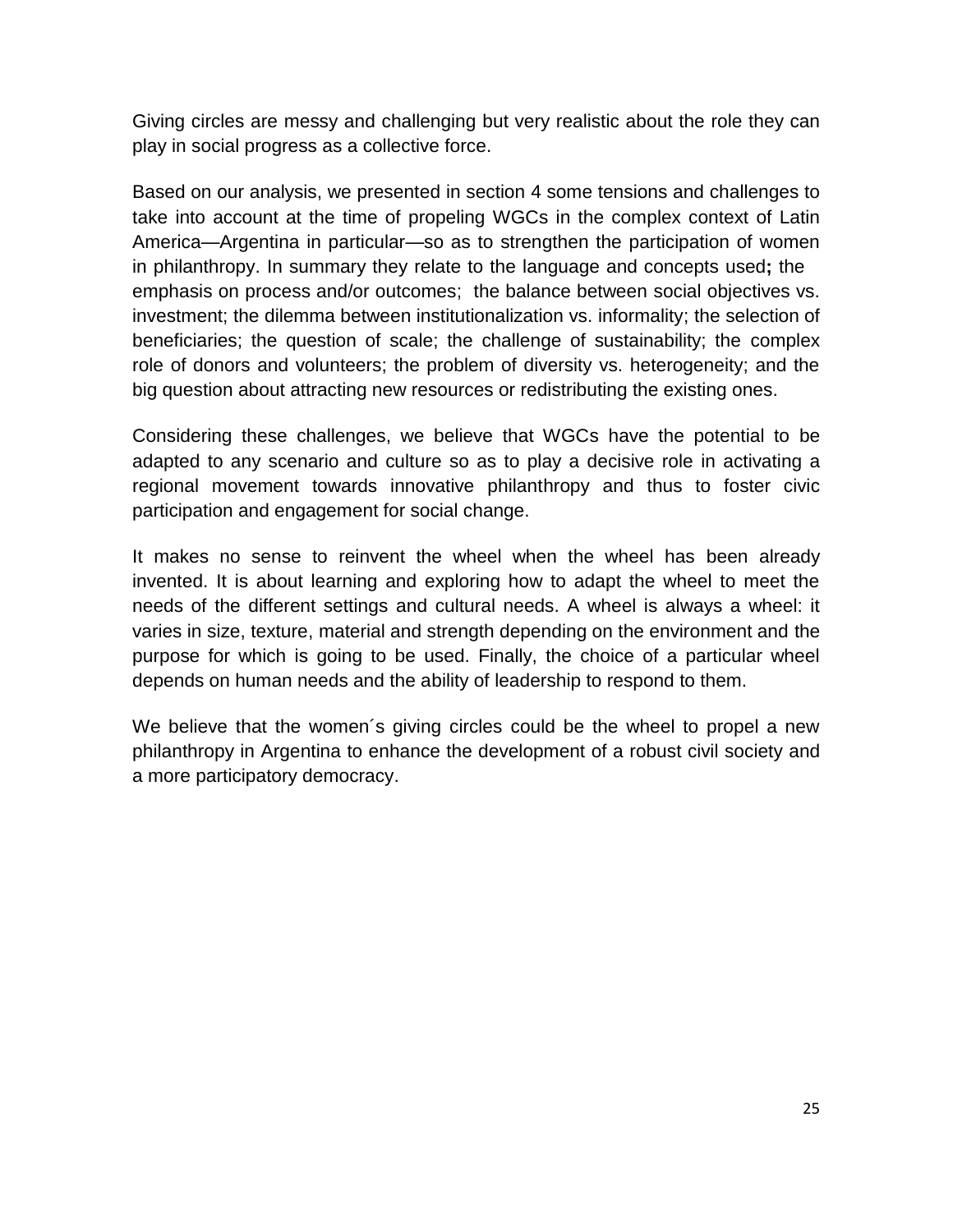#### **BIBLIOGRAPHY**

Berger, Gabriel, Nicolás Ducoté, and Lorena Reiss. Filantropía Individual en la Argentina: Estudio de Opiniones,Actitudes y Comportamiento Filantrópico de Personas de Alto Patrimonio. Universidad de San Andres, year?

Eikenberry, Angela M. and Jessica Bearman. The Impact of Giving Together: Giving Circles' Influence on Members' Philanthropic and Civic Behaviors, Knowledge and Attitudes, May 2009, Forum of Regional Associations of Grantmakers, The Center on Philanthropy at Indiana University, The University of Nebraska at Omaha.

Eikenberry, Angela M., Giving Circles: Philanthropy, Voluntary Association, and Democracy, Indiana University Press, 2009.

Eikenberry, Angela "Giving Circles: emerging grassroots philanthropy" in Nonprofit and Voluntary Sector Quarterly, vol 35, nr 3, September 2006.

Golbert, Laura, De la Sociedad de Beneficencia a los derechos sociales, Ministerio de Trabajo, Empleo y Seguridad Social, Buenos Aires, 2010.

Guy, Donna, [Women Build the Welfare State: Performing Charity and Creating](http://www.amazon.com/Women-Build-Welfare-State-Performing/dp/0822343304/ref=la_B001KIU58I_1_5?s=books&ie=UTF8&qid=1427136849&sr=1-5)  [Rights in Argentina, 1880–1955,](http://www.amazon.com/Women-Build-Welfare-State-Performing/dp/0822343304/ref=la_B001KIU58I_1_5?s=books&ie=UTF8&qid=1427136849&sr=1-5) Duke University Press, 2009.

Ilchamn, W.F., Kats, S. and Queen II, E., Philanthropy in the World´s traditions, Indiana University Press 1998.

Innovations in global philanthropy. Concepts worth spreading in the UK. Plum Lomax and Rachel Wharton, October 2014, NPC (New Philanthropy Capital).

La sociedad civil argentina en el bicentenario índice civicus de la sociedad civil argentina (2008-2010), GADIS 2011.

McCarthy, Kathleen. Women, Philanthropy and Civil Society. Indiana University Press, 2001.

McCarthy, Kathleen, [American Creed: Philanthropy and the Rise of Civil](http://www.amazon.com/American-Creed-Philanthropy-Society-1700-1865/dp/0226562018/ref=la_B001HNURQQ_1_3?s=books&ie=UTF8&qid=1427387888&sr=1-3)  [Society, 1700-1865,](http://www.amazon.com/American-Creed-Philanthropy-Society-1700-1865/dp/0226562018/ref=la_B001HNURQQ_1_3?s=books&ie=UTF8&qid=1427387888&sr=1-3) University of Chicago Press, 2003.

Mesch, Debra, Women and philanthropy: a liiterature review, Working papers, Indiana University, Lilly Family School of Philanthropy, 2009.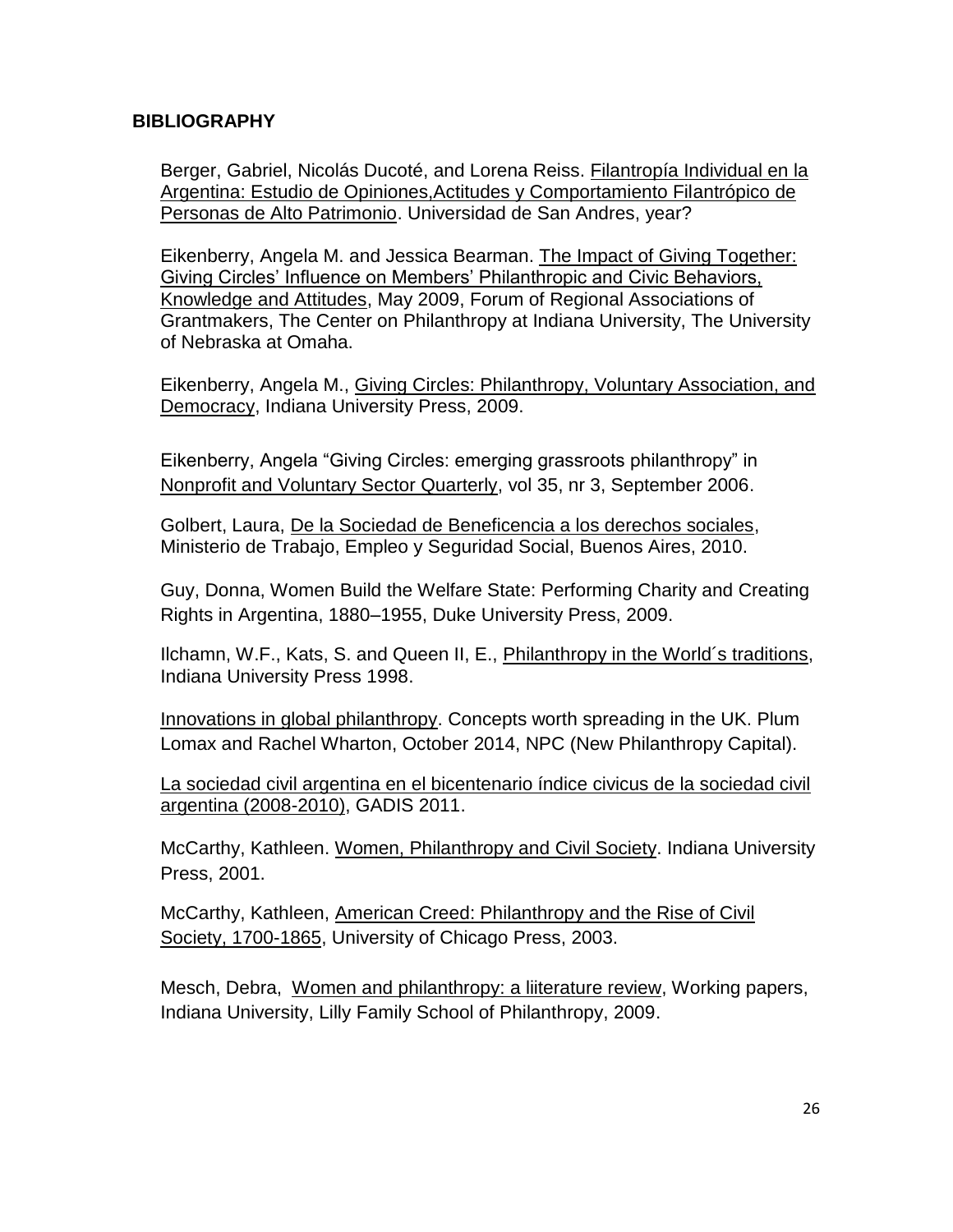Roitter, M., Rippetoe, R. y Salamon, L. Descubriendo el sector sin fines de lucro en Argentina: su estructura y su importancia económica, CEDES, 2000, Buenos Aires.

Sanborn, S. y Portocarrero, F. Filantropía y cambio social en América Latina, Universidad del Pacífico, David Rockefeller Center for Latin American Studies, Harvard University, 2005.

Schweitzer, C. "Building on new foundations", Association Management, October 2000.

Sondra Shaw-Hardy, Martha A. Taylor, Buffy Beaudoin-Schwartz , Women and Philanthropy: Boldly Shaping a Better World, Jossey Bass ¨Publishers, San Francisco, 2010.

Thompson, A. and Viladrich, A. "Women and philanthropy in Argentina: from the society of beneficence to Eva Perón", *Voluntas*, 1996, Volume 7, [Issue](http://link.springer.com/journal/11266/7/4/page/1)  [4,](http://link.springer.com/journal/11266/7/4/page/1) pp 336-349.

Thompson, A. and Landim, L. "Civil society and philanthropy in Latin America: from religious charity to the search of citizenship", in W.F., Kats, S. and Queen II, E., Philanthropy in the World's traditions, Indiana University Press 1998.

Thompson, A. and Landim, L. "Non-governmental organizations and philanthropy in Latin America: An overview", 1997, Volume 8, [Issue 4,](http://link.springer.com/journal/11266/8/4/page/1) pp 337-350.

Thompson, A. and Viladrich, A., "From charity to development: four models of government/third sector relationships in Argentina, V*oluntas*, 1996.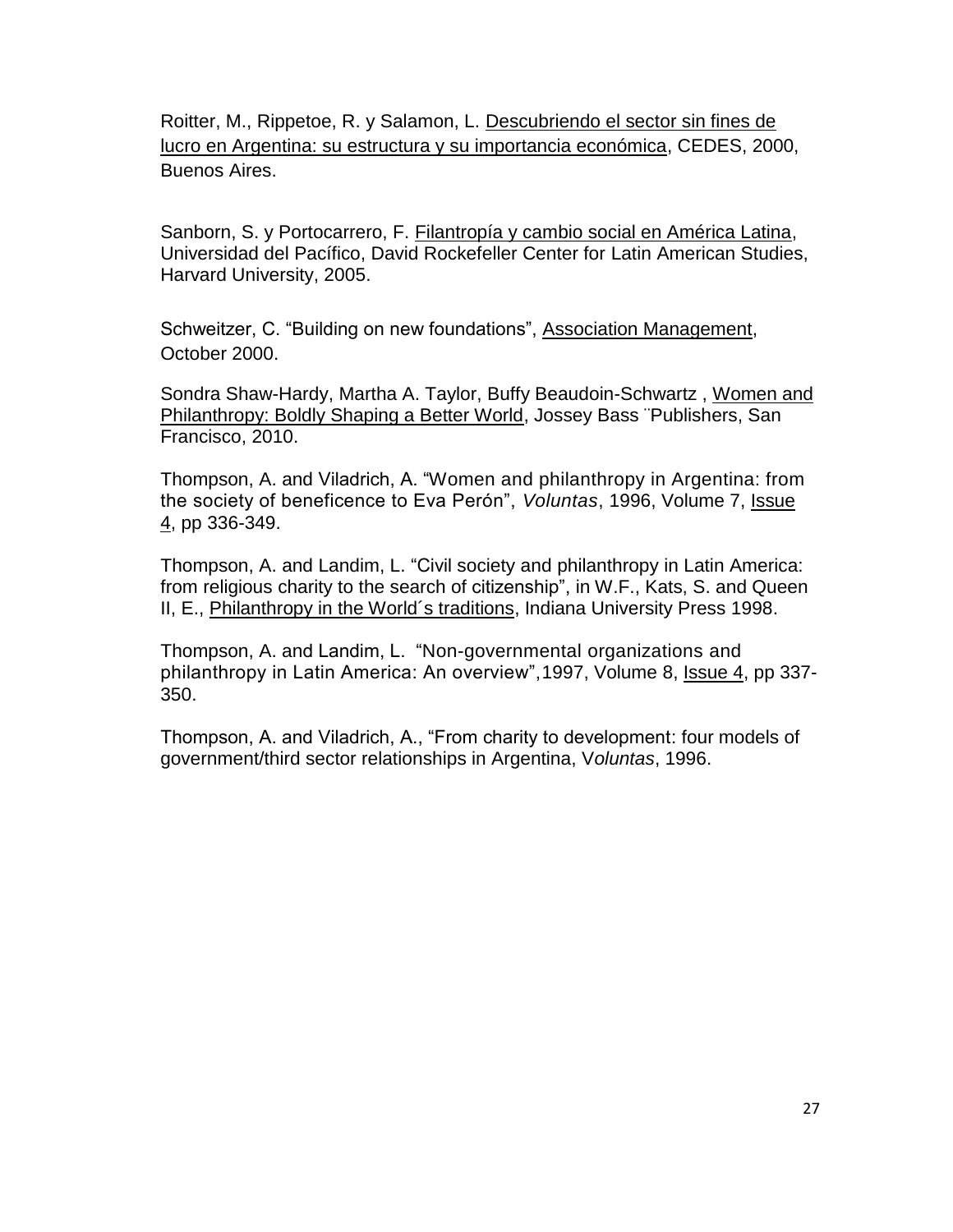# I**NTERVIEWS (hold during March 2015 from NYC, USA)**

| <b>Name</b>            | <b>Position</b>                                                                                   | Organization                          |
|------------------------|---------------------------------------------------------------------------------------------------|---------------------------------------|
| Kathleen Mc Carthy     | Professor                                                                                         | The Graduate Center                   |
|                        |                                                                                                   | City University of<br><b>New York</b> |
| Andrés Thompson        | <b>Director ELLAS</b><br>program                                                                  | <b>CEDES</b>                          |
| <b>Bernie Dolley</b>   | Director                                                                                          | Ikhala Trust                          |
| Rita Thapa             | <b>Funder &amp; Board</b><br>member                                                               | <b>TEWA</b>                           |
| Joanna Catherine Fultz | Program Officer                                                                                   | Winnipeg<br>Foundation                |
| Angela Eikenberry      | <b>Associate Professor</b>                                                                        | University of<br>Nebraska Omaha       |
| Debra Mesch            | Director of the<br>Women's<br>Philanthropy<br>Institute (WPI) at the<br>School of<br>Philanthropy | Indiana University<br>Lilly Family    |
| Felicia Herman         | <b>Executive Director</b>                                                                         | The Natan Fund                        |
| Cristina Parnetti      | Senior Program<br>Manager .Grant<br><b>Making Support</b><br>Group                                | <b>Open Society</b><br>Foundation     |
| Surita Sandosham       | <b>Senior Director</b>                                                                            | The Synergos                          |